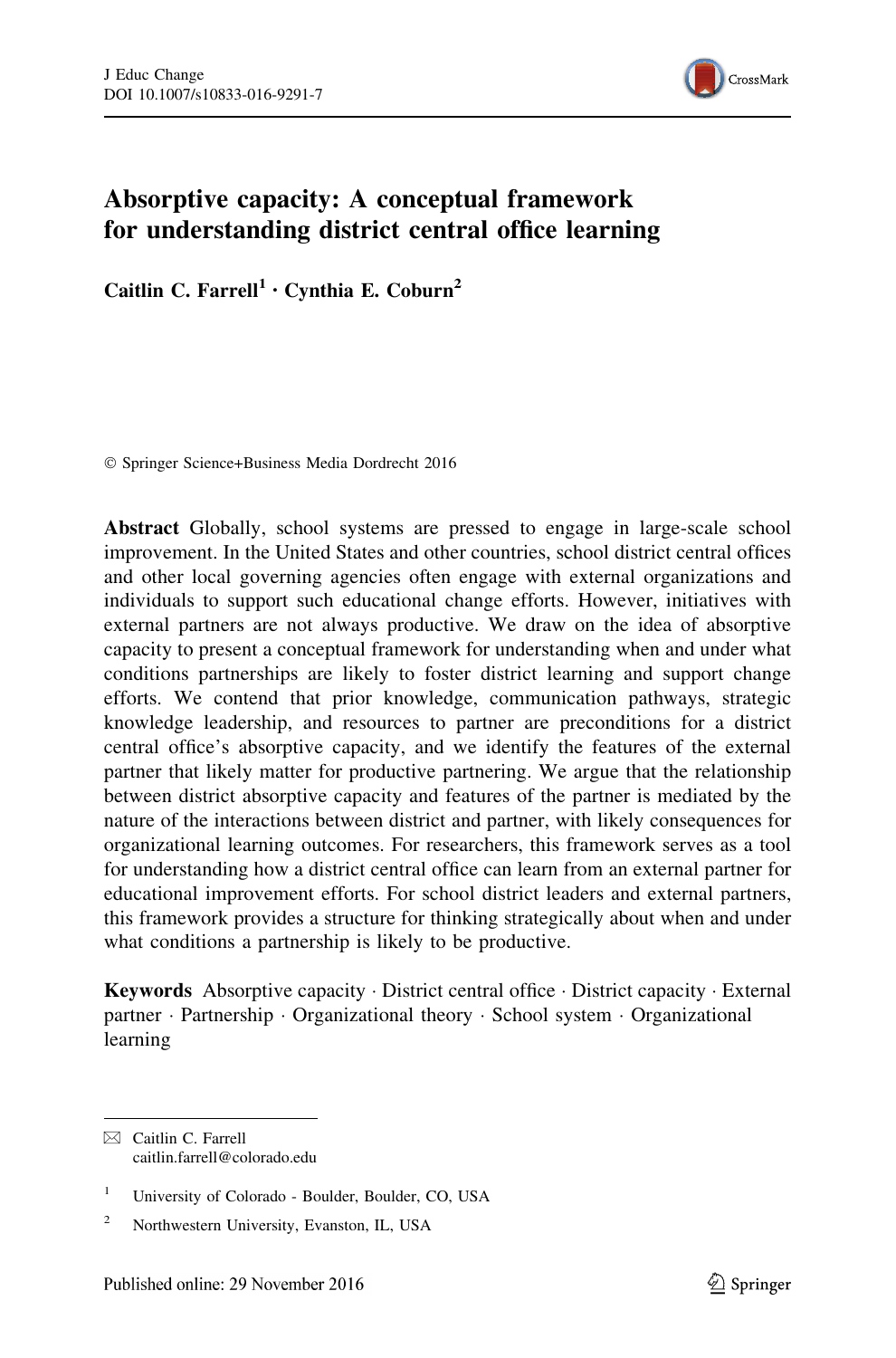# Introduction

Across the globe, there is growing pressure on school systems to improve teaching and learning. In the United States, school districts are critical players in systemic educational change (Burch and Spillane [2005;](#page-19-0) Datnow and Honig [2008;](#page-20-0) Hightower et al. [2003;](#page-21-0) Rorrer et al. [2008](#page-23-0); Spillane [1996\)](#page-23-0). They are responsible for local educational decision-making while also implementing state and federal initiatives (Hightower et al. 2002; Meyer et al. [1987](#page-22-0)). School district leaders design initiatives to improve teaching and learning, create structures and processes to implement these initiatives at scale, and provide management, oversight, and leadership system-wide (Rorrer et al. [2008](#page-23-0)).

Given limited resources and capacity, many school district central offices—like other local governance agencies in some countries—engage with external organizations and individuals for assistance in these reform efforts (Coburn et al. [2008;](#page-20-0) Datnow and Honig [2008](#page-20-0); Honig [2004b\)](#page-21-0). These external partners—educational vendors, consultants, foundation-based projects, and researchers—are eager to work with districts to share their materials and expertise and engender resources to support their work (Burch [2002,](#page-19-0) [2009;](#page-19-0) Rowan [2002](#page-23-0); Russell et al. [2013\)](#page-23-0). However, partnerships with external organizations are not always productive in helping district leaders meet their goals (Firestone and Fisler [2002;](#page-20-0) Freedman and Salmon [2001\)](#page-20-0). They can fail to take into account the district central office's capacity to learn from its partners (McMillen et al. [2009](#page-22-0)) or insufficiently invest in fostering a district infrastructure that can support learning (Coburn et al. [2009](#page-20-0); Donovan and Pellegrino [2003\)](#page-20-0). The question is: When and under what conditions can school district central offices learn from external organizations to support their ambitious plans for educational change?<sup>1</sup>

Research in organizational theory suggests that an organization's ability to learn from others is essential if it is to leverage work with external individuals or groups for productive change. Scholars refer to this capacity as *absorptive capacity*, defined as the ability to recognize the value of new information, assimilate it, and apply it in novel ways as part of organizational routines, policies, and practices (Cohen and Levinthal [1989](#page-20-0), [1990](#page-20-0); Zahra and George [2002](#page-24-0)). Here, we draw on theories of absorptive capacity to develop a conceptual framework for understanding districts' capacity to productively learn from external sources of knowledge. We argue that several organizational features are preconditions for absorptive capacity: prior related knowledge, pathways for communication, strategic knowledge leadership, and resources to coordinate and integrate efforts (Cohen and Levinthal [1990](#page-20-0); Lane et al. [2006;](#page-22-0) Volberda et al. [2010](#page-24-0)). We identify the features of the external partner that likely matter for productive partnering. Finally, we suggest that the relationship between district absorptive capacity and features of the partner is mediated by the nature of the interactions between district and partner, with likely consequences for organizational learning outcomes.

<sup>1</sup> A companion question could also be one that considers how external partners can learn from their work with district leaders. This question is important but beyond the scope of this manuscript.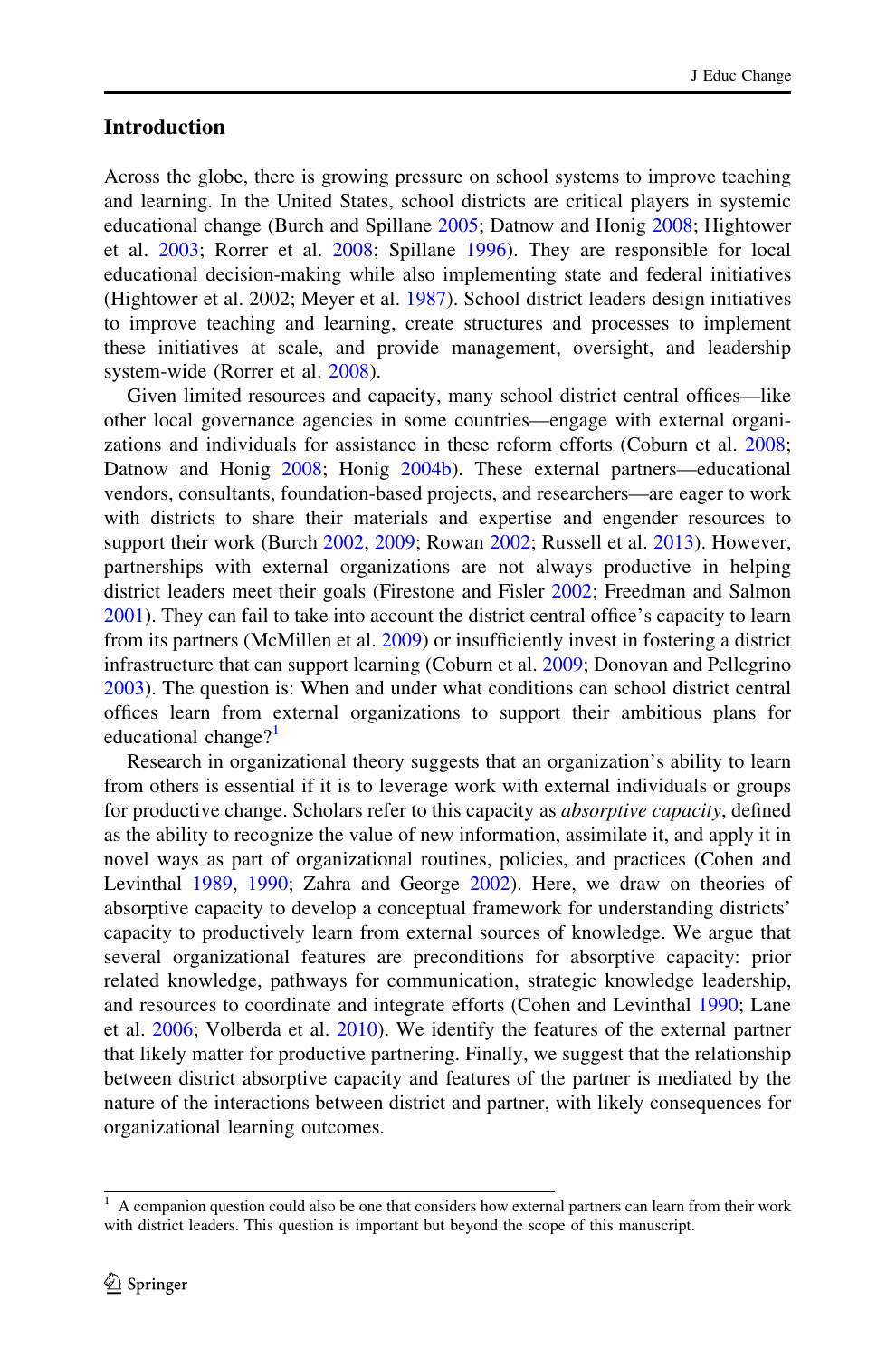This conceptual framework contributes to research on district and other forms of local governance for schooling by providing a theoretically-grounded and multidimensional way to conceptualize capacity to learn from outside partners. It extends current conceptualizations of absorptive capacity by exploring the qualities of the external partners and the role of the interactions between district and external partner. It provides guidance for educational leaders—in school districts and other government units—to think strategically about when and under what conditions a partnership is likely to be productive. The framework can also be a useful tool for external partners when considering when and how they partner with a school district. Finally, it provides a number of testable propositions that can guide future research on the development of district capacity and the role of external organizations therein.

#### Districts and their capacity to learn from external partners

There is growing enthusiasm for partnering as a strategy for district and school improvement. Starting in the 1990s, governmental and philanthropic efforts raised the profile of external third party involvement in schools and districts (Supovitz [2008\)](#page-23-0). Many intermediary organizations rose to prominence as part of the \$500 million Annenberg Challenge (Kronley and Handley [2003](#page-22-0)) and the comprehensive school reform movement (Borman et al. [2005](#page-19-0); Desimone [2000\)](#page-20-0). External partners have been heavily involved in school improvement and turnaround efforts at the state and federal level (Hassel and Steiner [2012](#page-21-0); Le Floch et al. [2008\)](#page-22-0). The U.S. Institute of Education Sciences, the National Science Foundation, and other grantmaking organizations have new funding streams to promote partnerships between researchers and districts as part of continuous improvement efforts (Coburn and Penuel [2016](#page-19-0)). A recent national survey of state officials suggests that collaboration among the K-12, business, and higher education communities is a growing strategy for planning and implementation of the Common Core State Standards (Rentner [2013\)](#page-23-0). External partners can include for-profit and non-profit individuals and organizations, including vendors, consultants, foundation-based projects, or researchers (Bulkley and Burch [2011](#page-19-0)).

External partners can provide tools, expertise, and other resources to support change and improvement in school systems (Honig and Ikemoto [2008](#page-21-0); Corcoran and Lawrence [2003](#page-20-0); Kerr et al. [2006;](#page-22-0) Smith and Wohlstetter [2006\)](#page-23-0). For instance, in a study of a partnership between an external partner and three school district central offices, Marsh et al. [\(2005](#page-22-0)) noted that the collaboration contributed to changes in districts' organizational culture, norms, and beliefs about instruction and helped develop the knowledge and skills of administrators. Similarly, Fullan et al. [\(2004](#page-21-0)) found that work with external partners was critical to improvement efforts in districts in Canada, the United States, and England.

However, creating and maintaining productive partnerships can be fraught with difficulties. Partnerships may complicate a district's decision-making autonomy; there are structural and cultural barriers to working together; and they can require a large investment in time and money (Burch [2009](#page-19-0); Hatch [2001](#page-21-0); Kronley and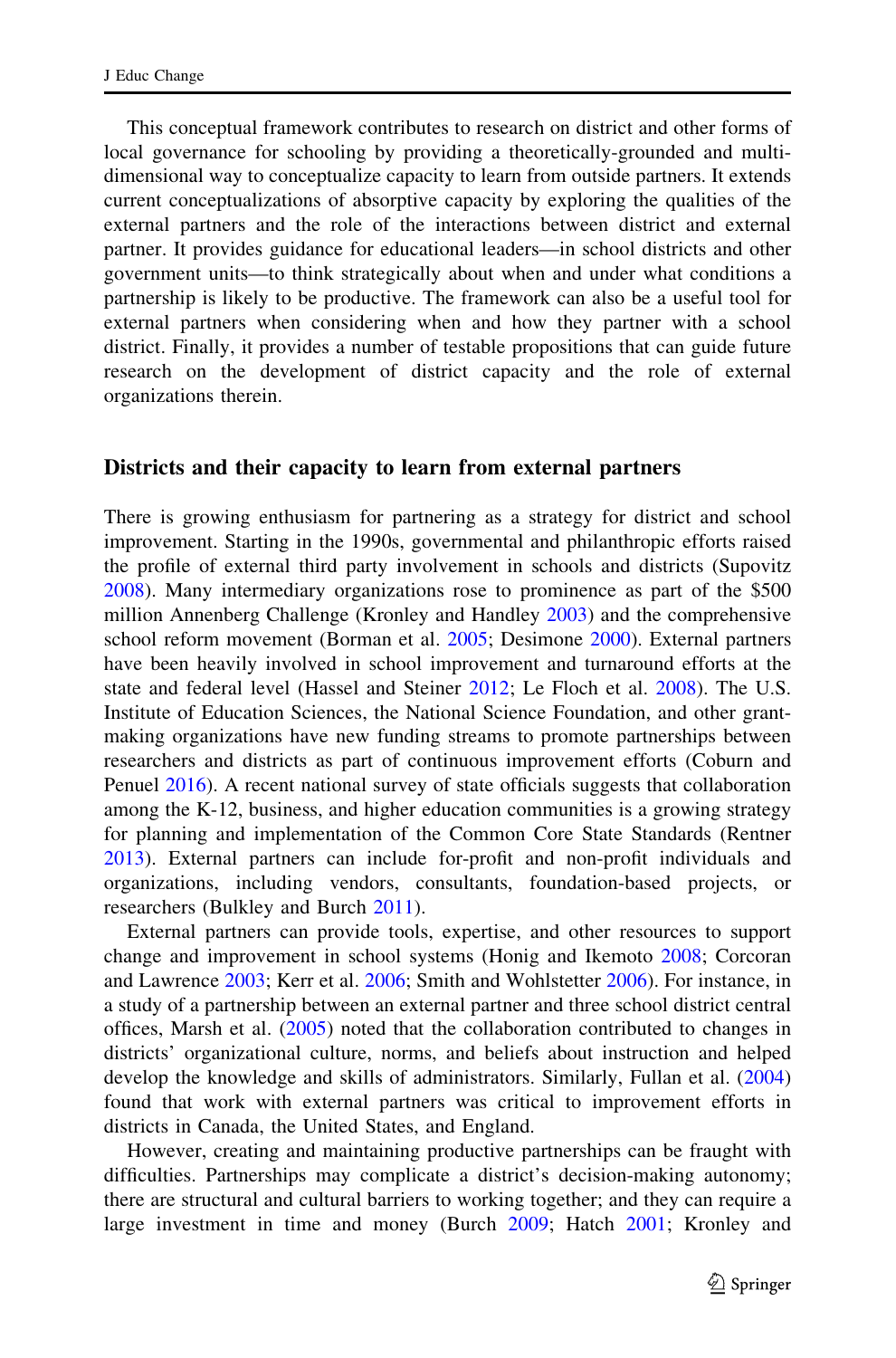Handley [2003;](#page-22-0) Supovitz [2008\)](#page-23-0). Further, external partners can alter or complicate district leaders' work (Firestone and Fisler [2002](#page-20-0); Freedman and Salmon [2001\)](#page-20-0). In his study of a district with many partners, Supovitz [\(2008](#page-23-0)) noted that the introduction of expertise led to a fundamental shift in the power dynamics in the district, requiring district leadership to readjust the traditional lines of authority and support between schools, the district central office, and the external provider. These challenges can multiply with each additional external partner (Hatch [2001](#page-21-0)).

Despite the popularity and promise of these efforts, the mechanisms by which external partners support organizational change and learning are not well understood. Many studies argue that school districts need some level of existing internal capacity to work productively with external organizations (Burch and Spillane [2004](#page-19-0); Hightower et al. [2003](#page-21-0); Honig [2003,](#page-21-0) [2009;](#page-21-0) Honig et al. [2010;](#page-21-0) Kerr et al. [2006;](#page-22-0) Massell and Goertz [2002](#page-22-0); McLaughlin and Talbert [2003](#page-22-0); Rorrer et al. [2008;](#page-23-0) Supovitz [2006](#page-23-0)). However, few of these studies provide robust theorizations of this concept (Stoll [2009](#page-23-0)). Some define district capacity solely in terms of human capital (i.e., the knowledge, skills, or personnel in the central office), neglecting other elements that may contribute to capacity (e.g., Firestone [1989\)](#page-20-0). Others use the term "capacity" loosely, without a clear definition (e.g., Corcoran et al. [2001](#page-20-0)).

There are a few scholars in education that offer more robust conceptualizations of district capacity. From Spillane and Thompson ([1997\)](#page-23-0), we learn that one district's success in implementing ambitious instructional reforms was largely due to its ability ''to learn new ideas from external policy and professional sources and help others within the district learn these ideas'' (p. 187). They called this ability "capacity," which they conceptualize as consisting of three interrelated dimensions: human capital, social capital, and financial resources. Human capital includes individuals' knowledge, skills, and will to carry out reforms, as well as the level of staffing dedicated to these efforts. Social capital involves norms of trust and collaboration within the organization, as well as links to knowledge sources from the environment. Financial resources are the resources dedicated to staffing, time, and materials (Spillane and Thompson [1997\)](#page-23-0). More recently, Honig and her colleagues focused specifically on districts' capacity to learn from the organizations in the environment (Honig [2003,](#page-21-0) [2004a](#page-21-0), [b](#page-21-0), [2008](#page-21-0); Honig and Ikemoto [2008;](#page-21-0) Ikemoto and Honig [2010\)](#page-21-0). They argued that a district central office's capacity to search for and use information from the environment requires site and system knowledge, ties with sites and within policy systems, and administrative tools (e.g., the structure of the workday) (Honig [2003\)](#page-21-0).

We build on the work of Spillane, Honig, and colleagues to extend our understanding of a district's capacity to productively learn from external sources of knowledge. To do so, we turn to the theory of absorptive capacity from organizational learning theory. Research outside of education has identified absorptive capacity as key to an organization's ability to learn from outside sources of knowledge. In their seminal work, Cohen and Levinthal ([1990\)](#page-20-0) defined "absorptive capacity" as an organization's "ability to recognize the value of new information, assimilate it, and apply it to commercial ends'' (p. 128). An organization with substantial absorptive capacity, they argued, is able to locate new ideas from the environment and incorporate them into organizational practices,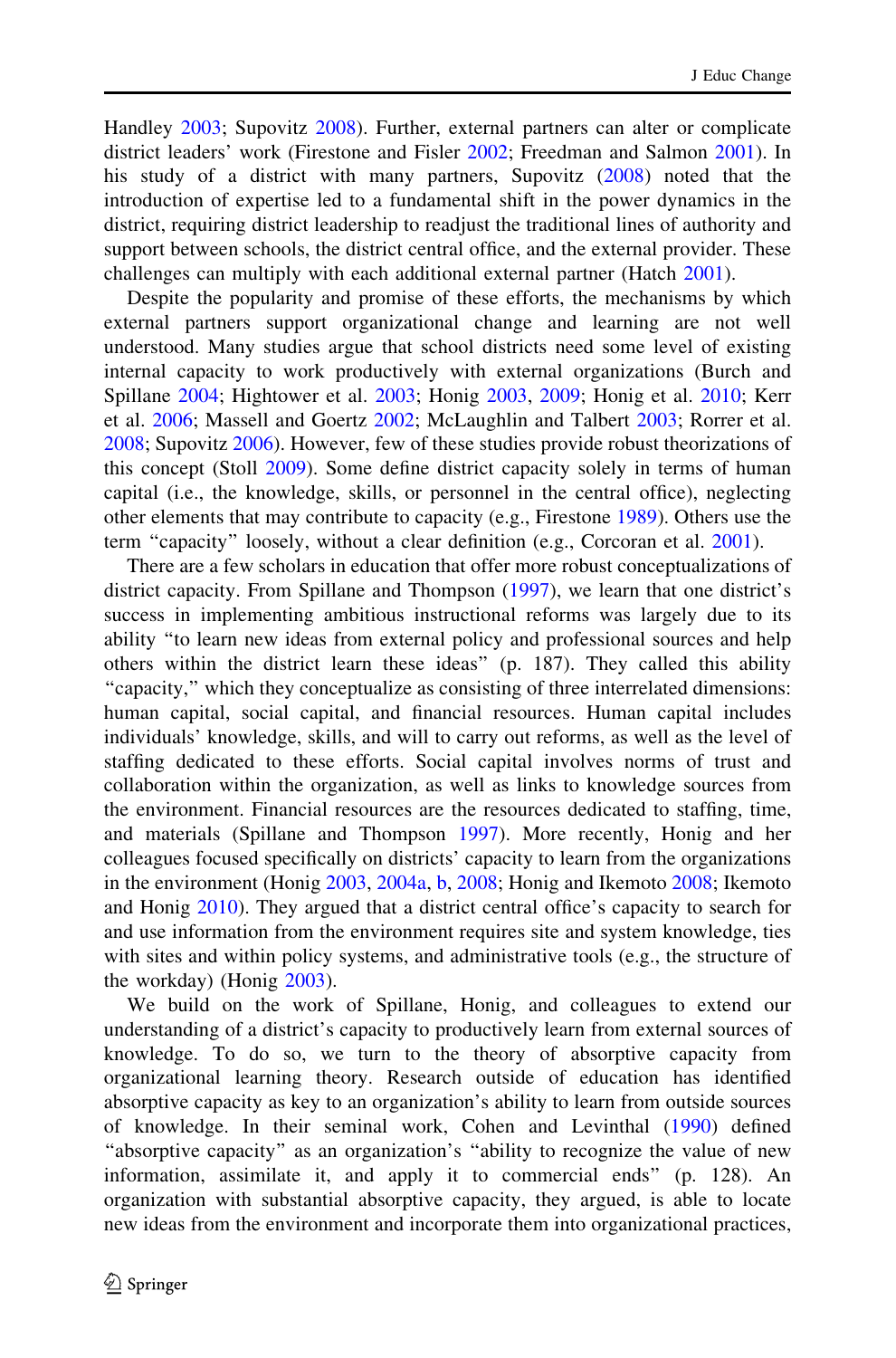policies, and routines. As part of this process, organizational leaders identify available and needed knowledge (acquisition), create processes and routines to incorporate it into current practice (assimilation) or develop new solutions (transformation), and apply it to new problems (exploitation) (Cohen and Levinthal [1990;](#page-20-0) Zahra and George [2002\)](#page-24-0). More recent work has conceptualized absorptive capacity as a learning process in which organizations make sense of information and construct new knowledge through activity and social interaction (Zahra and George [2002\)](#page-24-0).

Absorptive capacity can foster a range of organizational outcomes. It can contribute to increased performance and innovation, often measured by the number of patents a company holds, a proxy for investment in research and development (Cohen and Levinthal [1990;](#page-20-0) Stock et al. [2001;](#page-23-0) Rosenkopf and Almeida [2003](#page-23-0); Tsai [2001\)](#page-24-0). Tsai ([2001\)](#page-24-0) found in his survey of multinational corporations that more absorptive capacity produced a greater number of new products with better profitability rates. Absorptive capacity can result in less tangible benefits, such as the spread of knowledge within an organization (e.g., Gupta and Govindarajan [2000\)](#page-21-0), interorganizational learning (e.g., Lane et al. [2001](#page-22-0)), and improved ability to search for new knowledge in the environment (e.g., Shenkar and Li [1999\)](#page-23-0). Szulanski ([1996\)](#page-23-0) found that the absence of absorptive capacity was a major impediment to the spread of best practice within organizations. In the long term, absorptive capacity is cumulative and path dependent; the more an organization invests in its absorptive capacity, the more it will be able to benefit from new external information in the future (Cohen and Levinthal [1990](#page-20-0)). In education, a number of scholars recognize the utility of this concept, referencing absorptive capacity in studies of district learning (e.g., Daly and Finnigan [2010;](#page-20-0) Honig [2003\)](#page-21-0). However, these scholars have not explored the concept in depth or operationalized it in systematic ways.

While research on absorptive capacity has the potential to offer insight into district central office capacity to benefit from engagement with external partners, it has limitations as well. First, most empirical research on absorptive capacity has been conducted in the for-profit sector (Lane et al. [2006\)](#page-22-0). It is not clear how these concepts might be operationalized in a non-profit education setting. For instance, narrowly measuring learning outcomes using measures such as patent production is not likely an appropriate way to understand organizational learning outcomes for district central offices. Second, to date, scholars have paid limited attention to how features of the external sources of knowledge—the outside organization or individual with whom organizations engage—may matter for organizational learning (Volberda et al. [2010\)](#page-24-0). Those studies that do consider the external source tend to treat all sources of knowledge as equal, failing to consider different qualities that may matter for an organization's ability to learn from and with them. Further, most research on absorptive capacity does not attend to the interactions between an organization and an external source of knowledge, and how these engagements may matter for an organization's ability to learn from and with them. Yet, it is likely that the nature of interaction—for instance, how it is structured or the routines in place might matter for the organization's ability to draw on and use external knowledge in productive ways. These gaps in the literature make it difficult to predict when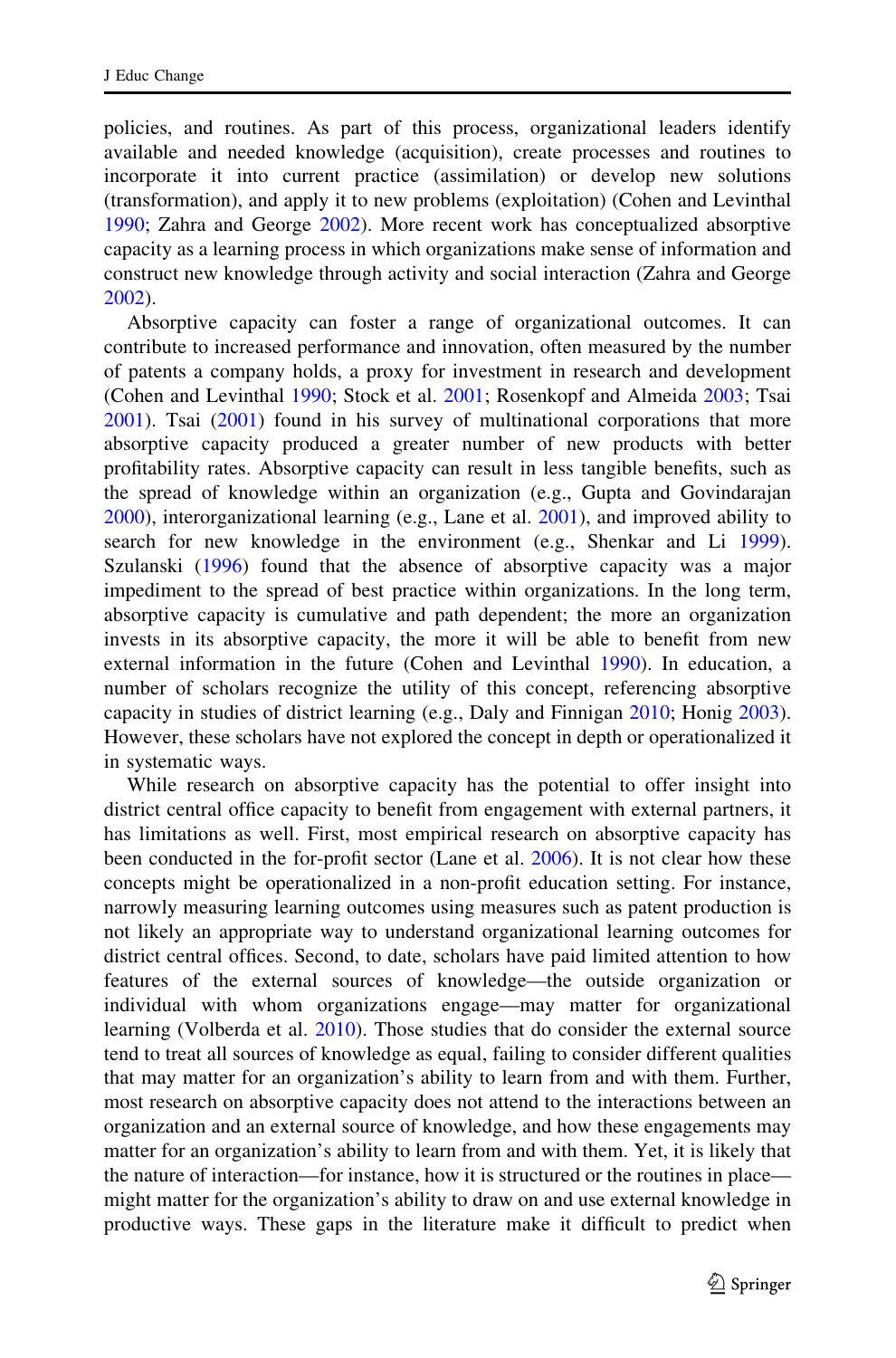<span id="page-5-0"></span>partnerships with school districts may or may not promote organizational learning and change.

We address these limitations by developing a conceptual framework that brings together the concept of absorptive capacity with existing scholarship on educational change to understand when and under what conditions district central offices can learn from external organizations, and with what consequences for organizational learning. We begin by outlining the organizational features that support a district's absorptive capacity. We then elaborate the features of external partners that likely matter for their work with district administrators. Finally, we explore how the interactions with external organizations shape opportunities for learning and knowledge exchange. Together, the framework helps us understand an organization's ability to make use of external knowledge as a function of its internal organizational conditions, features of the external partner, and the nature of its relationship with external sources of knowledge.

# Conceptual framework

School districts often enter into relationships with external organizations or individuals with the hope that these efforts will provide needed advice and guidance for educational change. Yet, we know little about when and under what conditions partnerships with a district are likely to enable districts to learn from external partners in ways that support this change. Below, we put forth a conceptual framework to guide future inquiry to shed light on these important issues (see



Fig. 1 Conceptual framework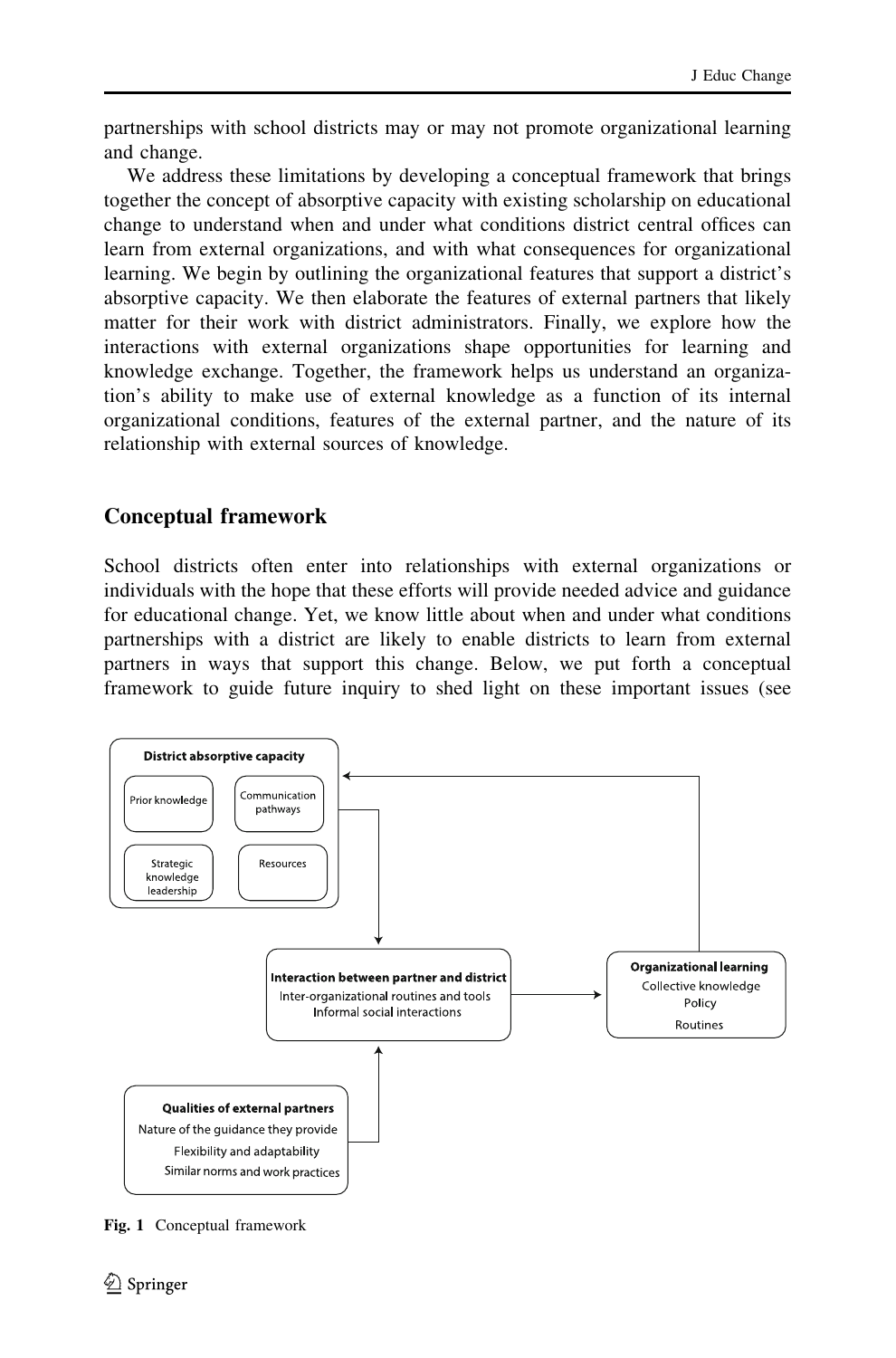Fig. [1](#page-5-0)). We posit that the degree to which school district leaders learn from external partners depends upon the district central office's absorptive capacity as well as features of the external partner. The nature and structure of the interactions between the district and external partner then mediate the district's learning outcomes.

# Organizational dimensions that support absorptive capacity

A district's absorptive capacity is its ability to recognize the value of new information, assimilate it, and apply it in novel ways (Cohen and Levinthal [1990\)](#page-20-0). Theorists have identified three organizational features that contribute to an organization's ability to make use of new knowledge from an external partner: prior knowledge and expertise, communication pathways, and strategic knowledge leadership. To that, we add a fourth from empirical literature in education: resources for partnering.

# Prior knowledge

Scholars argue that prior knowledge and expertise is a critical organizational feature that enables absorptive capacity because people within an organization need relevant, domain-specific knowledge to be able to recognize and make use of external knowledge (Cohen and Levinthal [1990\)](#page-20-0). For today's districts, prior knowledge is an important part of district capacity generally (Honig et al. [2014;](#page-21-0) Spillane and Thompson [1997](#page-23-0)). With regards to work with an external partner, the relevant prior knowledge likely depends upon the nature of the work that an external partner is brought into do. For example, if an external partner is engaged to help the district improve teaching in middle school mathematics, relevant prior knowledge may include an understanding of different instructional approaches in mathematics and knowledge of effective teacher professional development. In contrast, work with an external partner to support a district-wide technology initiative may require prior district knowledge about how to integrate technology into the classroom in productive ways or how to scale up innovation system-wide. Honig et al. [\(2014](#page-21-0)) provide evidence that district staff with high levels of prior knowledge of district redesign efforts were more likely to be able to engage with new practices promoted by outside support partners who brought ideas on district reform to the table than staff without this prior knowledge who were working with the same support partners.

While it takes some degree of relevant prior knowledge to be able to recognize and make use of new guidance from external partners, not everyone in the district central office needs to have all of the relevant knowledge as long as it is distributed among the individuals who are involved in a given initiative. But, having the relevant knowledge is not helpful if people in the organizations are not aware of where the expertise is located in the system (Cohen and Levinthal [1990](#page-20-0); Honig [2003;](#page-21-0) Levitt and March [1988](#page-22-0); Walsh and Ungson [1991](#page-24-0)). Given that most large school districts have highly complex, departmentalized, and multi-level organizational structures (Hannaway [1989,](#page-21-0) [1993;](#page-21-0) Meyer et al. [1987](#page-22-0); Spillane [1998\)](#page-23-0), this can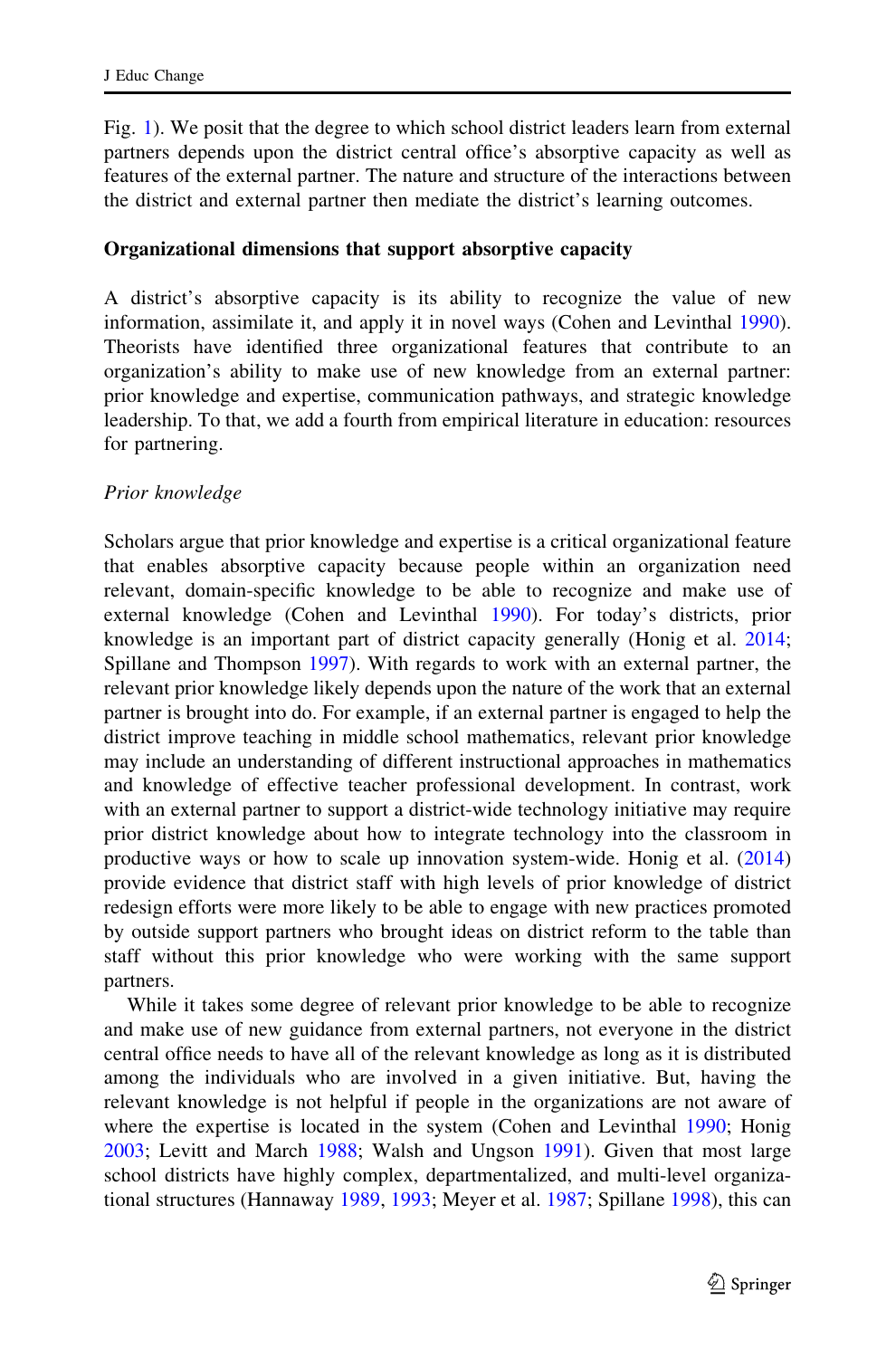be a challenging task. Thus, relevant prior knowledge must be accompanied by knowledge of where the expertise is located in the system.

#### Communication pathways

Formal and informal communication structures are important for knowledge sharing and joint problem solving in a district central office.<sup>2</sup> Central office staff will be more likely to learn from external sources if there are ways to share this understanding and engage in joint problem solving with one another. With welldeveloped communication pathways, there is regular, ongoing communication that enables knowledge sharing related to a given initiative. Indeed, scholarship on social sensemaking suggests that individuals can develop shared understandings through social interaction and joint negotiation (Vaughan [1996](#page-24-0); Weick [1995\)](#page-24-0).

Communication pathways can be either formal or informal (Spillane and Thompson [1997](#page-23-0)). Formal pathways include official meetings, task forces, and working groups that bring people together to engage in joint work. District central offices frequently create these opportunities as a way to increase coordination and bring individuals into decision-making processes (Chrispeels [2004](#page-19-0); Daly and Finnigan [2010](#page-20-0); Hannaway [1989;](#page-21-0) Honig [2004b](#page-21-0); Leithwood et al. [2007;](#page-22-0) Togneri and Anderson [2003](#page-24-0)). Knowledge sharing may also occur in informal social interaction via social networks. Depending upon how they are configured, social networks may create opportunities to learn more about where knowledge is located in the system and create opportunities for within and cross-department knowledge sharing (Coburn et al. [2012](#page-20-0)). Using social network analysis, scholars have found that the configuration of social interaction matters for the flow of knowledge and the ability to engage in joint problem solving (Burt [2001](#page-19-0); Hansen [1999;](#page-21-0) Hargadon [2003;](#page-21-0) Powell and Grodal [2006](#page-23-0)). For example, networks that access diverse knowledge pools, such as those that stretch across departments, enable greater innovation (Burt [2001;](#page-19-0) Reagans and McEvily [2003](#page-23-0)). Knowledge flow and joint problem solving are also facilitated by strong ties and trust, particularly when knowledge is complex or tacit (Hansen [1999;](#page-21-0) Reagans and McEvily [2003;](#page-23-0) Uzzi [1997\)](#page-24-0). In contrast, sparse ties between administrators in a district central office may constrain the exchange of complex information and ultimately inhibit change efforts (Daly and Finnigan [2010\)](#page-20-0).

#### Strategic knowledge leadership

Managers can play an important role in creating, extending, or modifying an organization's accumulated knowledge base (Fullan [1980](#page-21-0), [2006](#page-21-0); Volberda et al. [2010\)](#page-24-0). Here, we are interested in a particular type of leadership related to engagement with external partners, a concept we call strategic knowledge leadership. Strategic knowledge leadership is the ability to identify and assess

 $2$  Here, we focus on the communication pathways within the central office as part of a framework for understanding how district central office staff learn in partnership with external partners. The communication pathways between district central office and schools are important to many district initiatives and should be considered in future projects.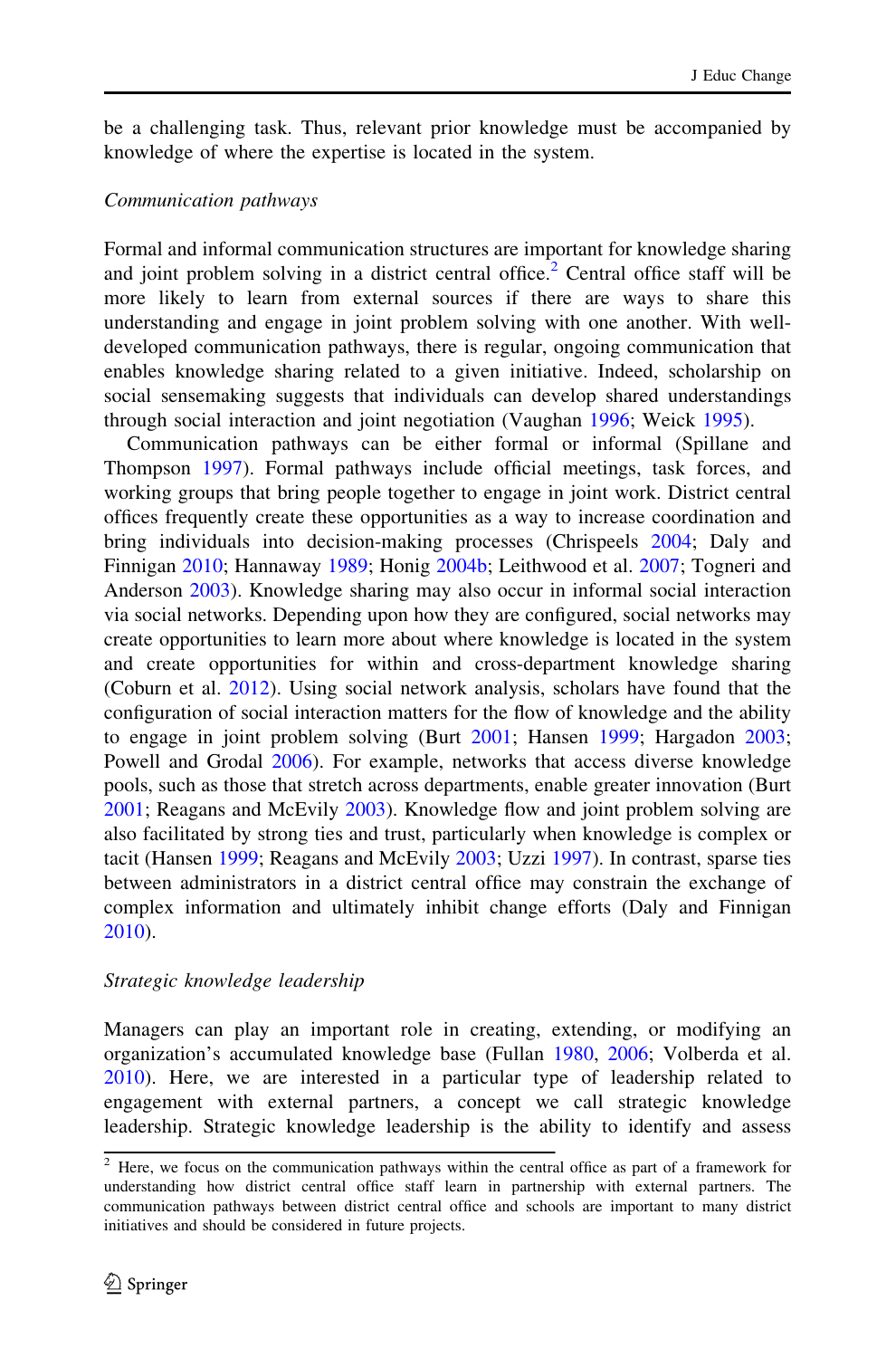current sources of knowledge within the organization, scan the broader field for available sources of knowledge, and synthesize acquired knowledge by linking it with current knowledge and routines within the organizational setting (Volberda et al. [2010\)](#page-24-0). It is especially important in situations where there are multiple sources of new knowledge available (Van den Bosch et al. [1999](#page-24-0); Volberda et al. [2010\)](#page-24-0). Applied to a school district, strategic knowledge leadership is the ability of district leaders to offer important big picture thinking about synthesizing and applying new knowledge while leveraging existing knowledge.

Strategic knowledge leadership likely has multiple components. For instance, district leaders may vary in their willingness to engage with external partners in the first place depending on how much they value the insight or support of outside partners, making this a crucial component of strategic knowledge leadership. It can involve intentional efforts to link knowledge and approaches from external partners to existing mechanisms that support instructional improvement (e.g., district coaching models or existing teacher networks) as a way of building it into existing district practice and knowledge resources. It may also involve helping those in different areas of the district understand how new ideas, approaches, and knowledge link together or to their ongoing work. The ability to coordinate the work of multiple partners may be a dimension of strategic knowledge leadership, as well.

#### Resources for partnering

Spillane and Thompson ([1997\)](#page-23-0) recognized that financial resources are an important part of district capacity generally. Here, we add a specific kind of resource to support the ability to learn from outside sources of knowledge: resources to partner. Coordinating with external partners can involve a great deal of invisible work (Hatch [2001;](#page-21-0) Honig [2008\)](#page-21-0), and as such, it requires resources to support district leaders' ability to productively make use of what external partners have to offer. The work of developing and maintaining partnerships requires a budget that supports the time of key stakeholders dedicated to engaging with the partner; staffing dedicated to partnership coordination; and the purchase of services and materials integral to the work. One consistent finding across studies of partnerships was an underestimation of the time needed to engage in the collaboration, particularly if it served as an ''add-on'' to an educator's already full set of responsibilities (Earl and Cousins [1995;](#page-20-0) López-Turley and Stevens [2015](#page-22-0)). For longterm partnerships, it can also be difficult to sustain the infrastructure because sources of funding are often short-term and project focused (Donovan et al. [2003\)](#page-20-0).

Together, these four organizational features—prior knowledge, communication pathways, strategic knowledge leadership, and resources to support collaboration likely contribute to a district central office's overall ability to make use of new knowledge from an external partner. It is also possible that there may be some critical interrelationships between these dimensions. For example, communication pathways may be the vehicle through which district staff learn about and mobilize existing prior knowledge as they interact with new knowledge (Nahapiet and Ghoshal [1998](#page-22-0)). In an earlier longitudinal study of teachers' social networks, one of us found that communication channels among teachers that were characterized by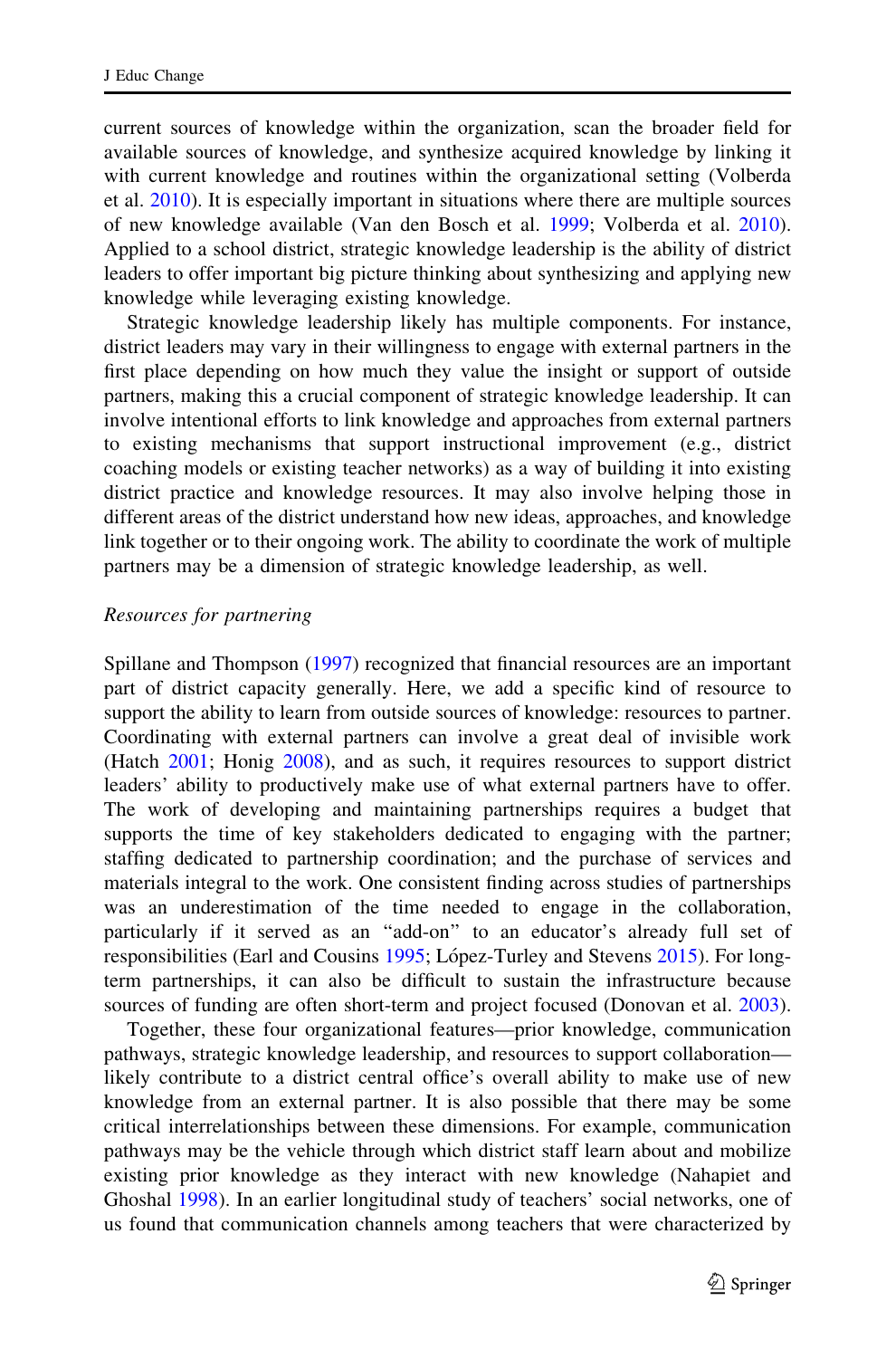substantive and mathematics-focused discussion contributed to a stronger understanding of the social location of mathematics expertise in schools (Coburn et al. [2012\)](#page-20-0). Strategic knowledge leadership may also interact with prior knowledge in important ways. Having relevant prior knowledge may not be sufficient to foster absorptive capacity absent the ability of leaders to involve those with prior knowledge in partnership work (Jansen et al. [2005\)](#page-22-0). Finally, resources to partner may foster the development of communication channels. When there is more staff or time dedicated to partnership work, it likely makes it easier for partners and district staff to meet more frequently, both formally and informally (Wentworth et al. [2016\)](#page-24-0).

# Qualities of external partners

Districts' internal capacity is likely not the only thing that shapes the degree to which they learn from and make use of knowledge from external partners. Qualities of the external partner are potentially consequential as well. Studies in education suggest that a wide range of external partners exist in the larger educational system (Rowan [2002;](#page-23-0) Russell et al. [2013](#page-23-0)). Each partner varies in ways that may shape the degree to which a district central office can learn from them. We have identified three factors that may matter: the nature of the guidance external partners provide, their flexibility and adaptability, and the nature of their norms and work practices.

# Nature of guidance they provide

The degree to which engagement with external partners fosters new learning depends, in part, on the nature of the guidance they provide (Cohen and Levinthal [1990;](#page-20-0) Lane et al. [2006;](#page-22-0) Szulanski [1996\)](#page-23-0). The degree of shared knowledge between the external organization and district central office—or knowledge complementarity—plays a role in a central office's ability to engage productively with external guidance. The nature of the guidance from the external partner serves as a counterpart to the prior knowledge within the district. Guidance that is similar enough to enable communication and facilitate learning but dissimilar enough to add value to the central office is most likely to foster use (Cohen and Levinthal [1990\)](#page-20-0). For example, Earl and Cousins [\(1995](#page-20-0)) found the most promise in partnerships where the research-based expertise of the outside partner complemented the local, contextualized knowledge of practitioners. A complementary, shared knowledge base likely enables district administrators to frame and interpret guidance from external partners more easily, making the ''uptake'' of advice more likely (Hubbard [2010\)](#page-21-0).

External knowledge may be explicit, tacit, or embedded. Explicit knowledge (''know-what'') includes ideas formally shared in writing or explicit presentations (Brown and Duguid [1998](#page-19-0)). A partner's explicit knowledge could include a written set of instructional strategies that are shared with district staff. Tacit knowledge, sometimes referred to as "know-how," is that which is embedded in day-to-day, informal understandings. Tacit knowledge could include understandings about how to orchestrate change (Nutley et al. [2003\)](#page-22-0). Embedded knowledge is that which is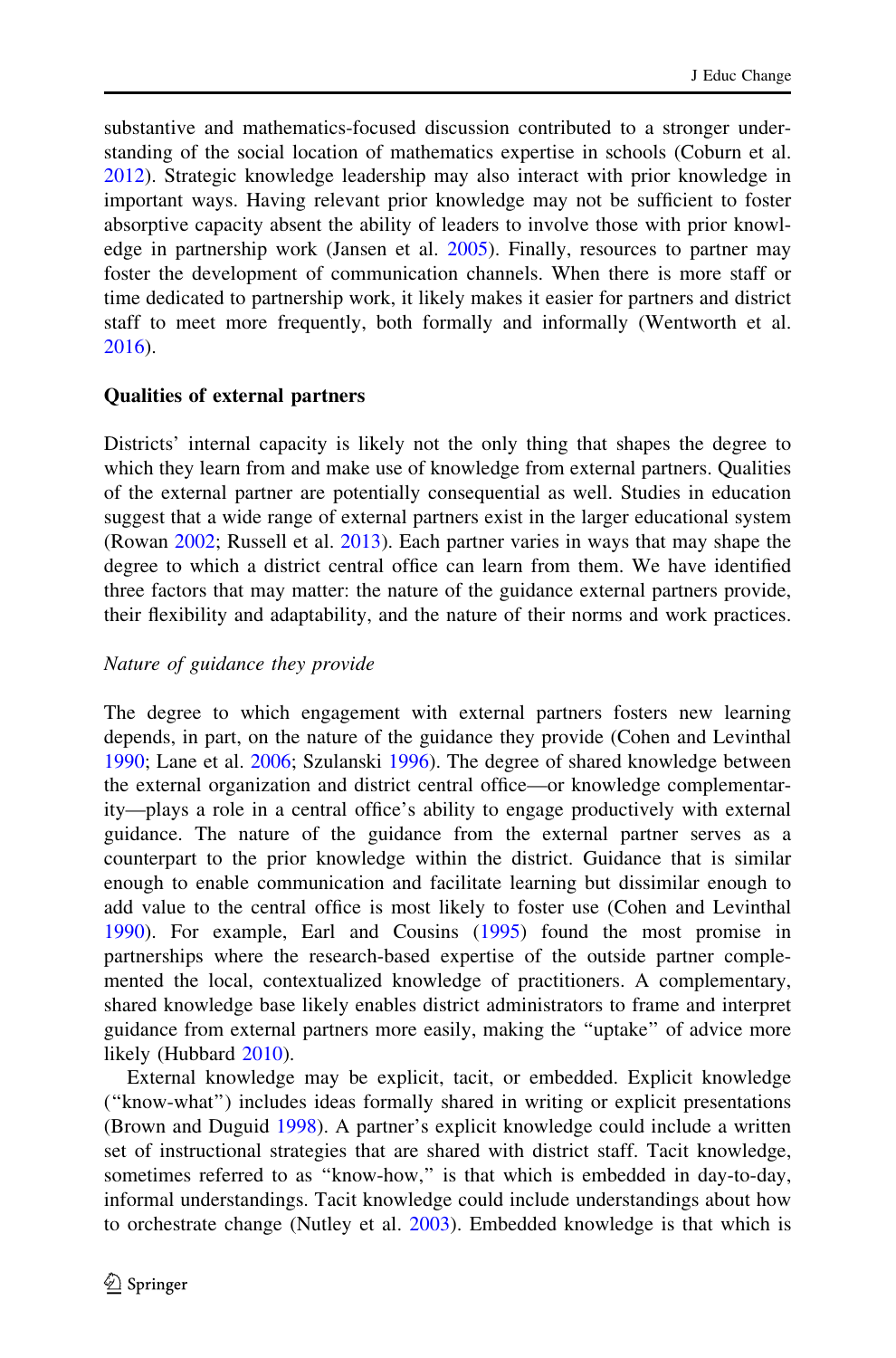built into tools (Pea [1993\)](#page-23-0), such as protocols for walkthroughs or data conversations. Tools function to structure social interaction as people engage with the tool and each other, providing opportunities for people to learn new approaches in the act of doing them (Ikemoto and Honig [2010](#page-21-0); Norman [1988](#page-22-0); Sherer and Spillane [2011\)](#page-23-0).

We know that explicit knowledge is easier to communicate than tacit knowledge, which is more difficult to capture and express across organizational boundaries (Nonaka [1994;](#page-22-0) Polanyi [1966\)](#page-23-0). However, tacit knowledge is often more contextual and specific and thus may be easier to integrate into ongoing routines. Tools may be an effective way to incorporate new approaches into everyday organizational practice. For instance, the Institute for Learning, a non-profit organization coordinated by the Learning Research and Development Center at the University of Pittsburgh that partners with school districts, created a set of tools for central office administrators to use when they visited schools. The IFL tools (e.g., a set of principles for rigorous teaching and learning, an observation protocol for ''Learning Walks'') named key concepts and offered routines practitioners could integrate and implement in their day-to-day practice. By using these tools, district leaders forged new ways of observing and communicating with schools on matters of instruction (Honig and Ikemoto [2008;](#page-21-0) Ikemoto and Honig [2010\)](#page-21-0). The nature of the knowledge that external partners promote—whether explicit, tacit, or embedded—likely matters for what and how district leaders learn from engagement with them.

#### Flexibility and adaptability

A district central office's learning is likely improved when the external partner is able to be flexible and adaptable to the needs of the ''learner'' organization (Lane et al. [2001](#page-22-0); Lane and Lubatkin [1998](#page-22-0)). In education, a flexible partner tailors its guidance and advice to fit the needs and realities of the particular district context. This quality may make it more likely for district leaders to see the applicability of the partner's guidance in their particular setting, increasing the likelihood that district partners will attend to the advice. Flexibility is also required when working within a district context, as the work occurs in a very dynamic environment, where changes (e.g., new top leadership, evolving state or federal policies, shifting priorities) are the norm, rather than the exception (Honig [2003](#page-21-0)). An adaptable partner is one that can adjust course to accomplish common goals through other strategies than they had initially devised. Being flexible can present some challenges for an external partner. They are not likely to see impact if they are not flexible enough to take advantage of new opportunities or make accommodations to previous plans based on changes in local conditions. At the same time, a partner likely needs to maintain fidelity to the core principles and messages in order to achieve common desired outcomes (Cobb et al. [2013](#page-19-0); Rosenquist et al. [2015\)](#page-23-0).

### Similar norms and work practices

There is some evidence that organizations are more likely to learn from others if the others have similar norms and work practices. When norms and practices are shared,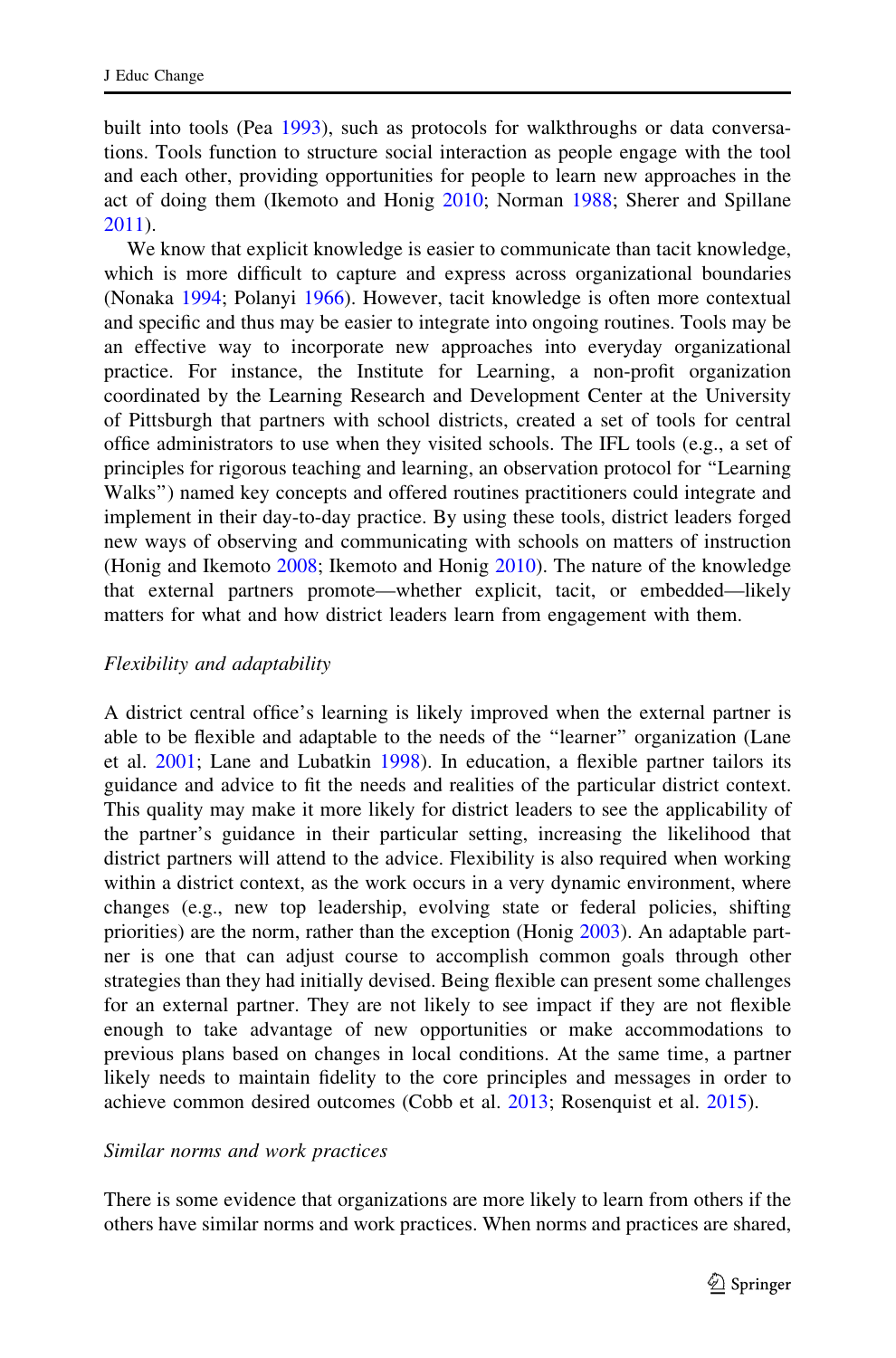districts and their partners are more likely to productively coordinate their work together and share understandings about goals. This may be difficult to enact in the context of school districts and their external partners, as many external partners are from vastly different kinds of organizations than districts, including for-profit vendors, technical assistance agencies, universities, or non-profits. Indeed, the challenges of collaborating across kinds of organizations are well documented in education. When the external organization is a university, for instance, practitioners and their partners may work in different cultural worlds, with contrasting practices and norms (Bickel and Hattrup [1995;](#page-19-0) Brookhart and Loadman [1992;](#page-19-0) Gifford [1986;](#page-21-0) Keating and Clark [1988;](#page-22-0) Palinkas et al. [2009;](#page-22-0) Schlecty and Whitford [1988\)](#page-23-0). These differences can shape the dynamics of partnership in profound ways, leading to confusion, uncertainty, and even conflict (Coburn et al. [2008](#page-20-0)), all of which constrain learning opportunities. In their longituidinal case study of one urban district's partnership with a local university, Coburn et al. [\(2008](#page-20-0)) described the difficulties that university partners and district leaders had when the norms of the two groups conflicted. Differences in work norms—in this case, approaches to professional development—led to tension and frayed trust. However, when expectations for work norms, roles, and relationships were established and shared, district leaders and their partners were able to more successfully engage with and learn from each other. Beyond university partners, other types of partners are likely to bring their own distinct work practices and norms, like differing incentives, sanctions, or authority and decision making rules, that can shape a district's ability to work with, and learn from, an external partner (Supovitz [2008;](#page-23-0) Volberda et al. [2010\)](#page-24-0).

# Interactions between external partner and district

Thus far, we have focused on the internal organizational conditions of the district central office and the characteristics of external partners that, at least theoretically, enable school districts to learn from external sources of expertise. Next, we argue that central office's absorptive capacity and the features of the external partner are mediated by the nature of the interactions between the central office and the external organization. An external organization may be flexible and adaptable and have complementary expertise, but it may not foster district learning if its interactions with the district are not conducive to learning. Similarly, some interactions may be more productive than others given a district's level of absorptive capacity and the features of external partners. We focus on two dimensions of a partnership's interactions: inter-organizational routines and tools and informal social interaction.

# Inter-organizational routines and tools

When and how guidance from external partners enters into the flow of district work is likely influenced by inter-organizational routines and tools that may shape those routines. Routines are ''repetitive, recognizable pattern[s] of interdependent actions, involving multiple actors'' (Feldman and Pentland [2003](#page-20-0), p. 95). Inter-organizational routine are those that include participants from both the central office and external partner, are repeated over time, and are recognizable to those involved. Many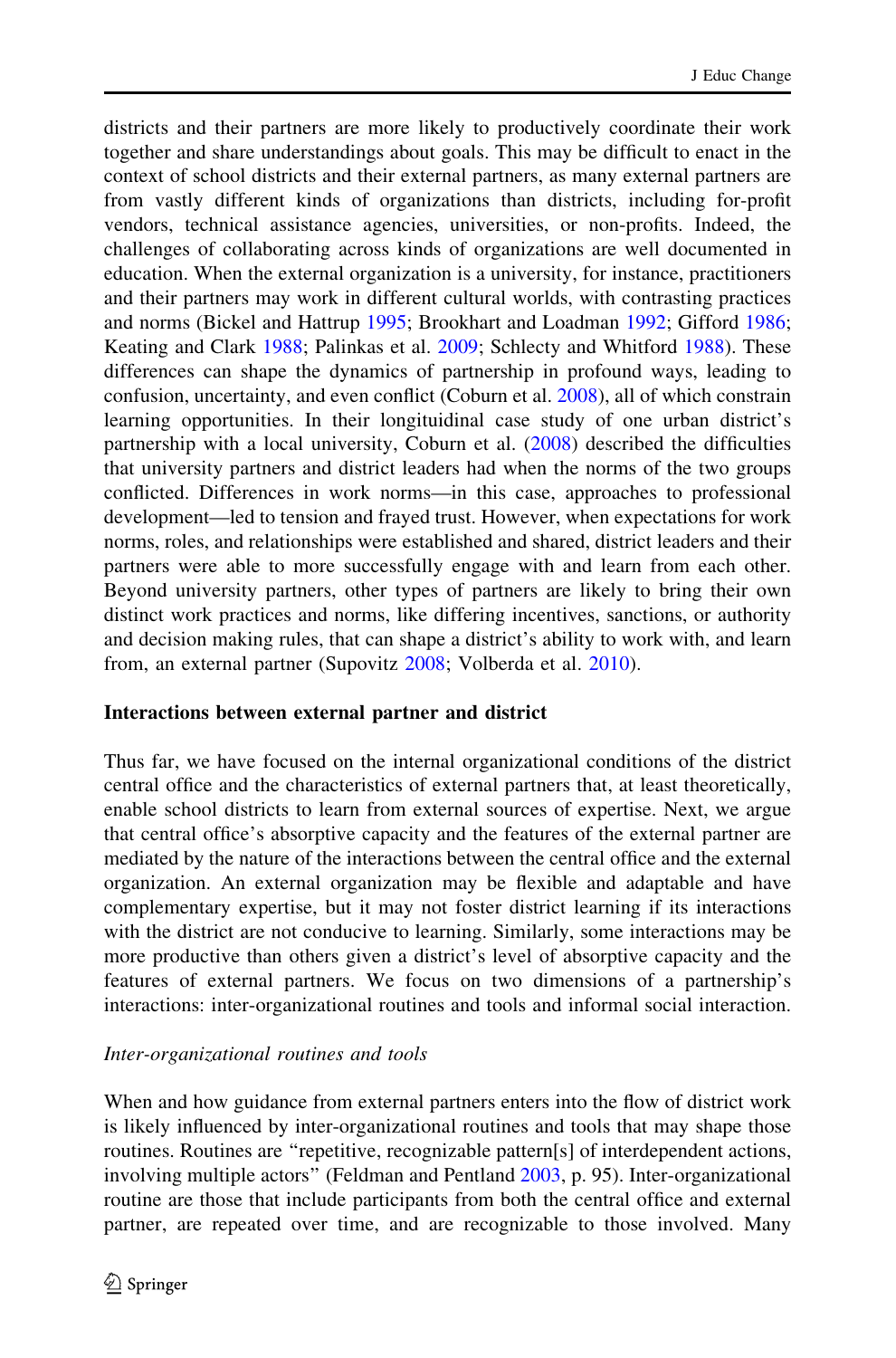districts and their partners develop structures for interacting with one another on a semi-regular basis. For example, the Strategic Education Research Partnership (SERP), a place-based research partnership, has developed an intentional structure it calls the core team meeting (Donovan et al. [2013](#page-20-0)). The core team meeting consists of district leaders and SERP staff meeting together monthly to discuss their joint work, reflect on what is being learned, and identify possible new lines of investigation. Other external partners have regular or semi-regular meetings where they provide updates or engage in design work with one another (Coburn and Penuel [2016\)](#page-19-0).

Routines can be designed or emergent. Designed routines are formal mechanisms for coordinating collective work, like the structure developed by SERP. They can involve such things as meeting structures, formalized standard operating procedures, or other practices that structure work (Pentland and Rueter [1994](#page-23-0); Sherer and Spillane [2011\)](#page-23-0). Emergent routines develop through ongoing interaction in the flow of interdependent work until they become "the way we do things here" (Cohen [1994\)](#page-20-0). They emerge as district leaders and their partners improvise a new routine that was not planned in advance when faced with a novel challenge. Or, during ongoing engagement with a partner, unwritten traditions or informal procedures may emerge as a product of their work together.

The structure of routines is important because they can shape who is involved in the discussion, around what sources of knowledge, and in what ways (Coburn and Turner [2012](#page-20-0); Horn et al. [2015;](#page-21-0) Little [2012](#page-22-0)). As such, they can create very different conditions for learning, influencing what and how district central administrators take away from their engagements with outside organizations (Dyer and Singh [1998;](#page-20-0) Lane et al. [2001\)](#page-22-0). For example, an inter-organizational routine in which the external partner presents an update on their work is likely less conducive to district learning than those involving co-planning, coaching together, or co-design work, routines often a part of co-design or co-led partnerships (Coburn and Penuel [2016\)](#page-19-0).

Sometimes, there are specific tools that are involved in the enactment of interorganizational routines (Bray and Russell [2016\)](#page-19-0). Tools function to structure social interaction, in this case between external partners and district staff, as they engage with the tool and each other. This is because tools provide opportunities for people to learn new approaches in the act of doing them (Ikemoto and Honig [2010](#page-21-0); Norman [1988;](#page-22-0) Sherer and Spillane [2011\)](#page-23-0). Some partners explicitly design tools to structure interaction between external partners and district leaders. For example, the Carnegie Foundation uses a tool called a fishbone diagram with its partner districts. The fishbone diagram is a template for identifying the root causes of a problem and the factors thought to contribute to that outcome. The tool guides conversations, focusing discussion on a problem, its root causes, and possible contributing factors, and it serves to capture the details that emerge from those conversations (Bryk et al. [2015\)](#page-19-0). As with routines, the design of tools can create very different conditions for learning, directing people's attention toward particular ideas, or ways of thinking and acting, and away from others (Ikemoto and Honig [2010\)](#page-21-0).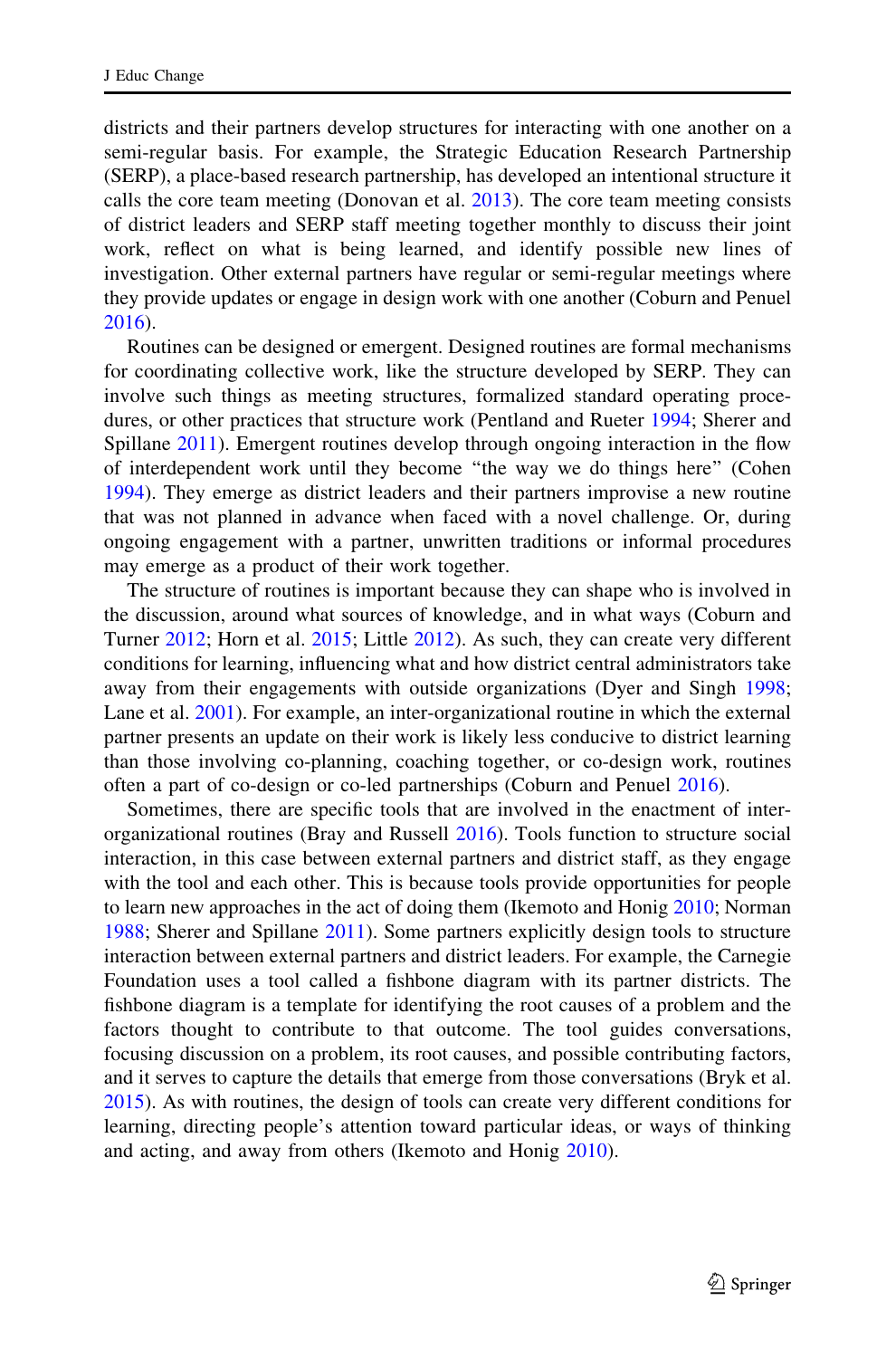# Informal social interaction

Opportunities for knowledge exchange and sensemaking with an external partner may also happen outside of inter-organizational routines when districts receive guidance from partners informally (Eraut and Hirsh [2007\)](#page-20-0). We know that the structure of informal interaction—or, district leaders' informal social networks matters for learning (Ghoshal et al. [1994](#page-21-0); Spillane and Thompson [1997;](#page-23-0) Walter et al. [2007\)](#page-24-0). In the case of school district central offices, it is likely that the more ties district leaders have with external sources of expertise, the more opportunities they have to access new and diverse knowledge resources (Powell et al. [1996](#page-23-0)). At the same time, strong ties—especially those that support a high level of trust between district leaders and external partners—are important for enabling collaboration that facilitates inter-organizational learning (Asen [2013;](#page-19-0) Daly and Finnigan [2012;](#page-20-0) McEvily et al. [2003\)](#page-22-0). When informal interaction is characterized by trust, all parties are more willing to share and exchange information in situations that require them to be vulnerable and take risks (Lane et al. [2001\)](#page-22-0). Strong ties and the resulting trust also foster sharing knowledge that is tacit or complex (Reagans and McEvily [2003;](#page-23-0) Uzzi [1997](#page-24-0)).

# Organizational learning outcomes

When district central offices engage with external partners in the service of educational change, district leaders can, under some conditions, learn in ways that support their improvement efforts. $3$  We argue that districts' absorptive capacity and the features of external organizations, as mediated by the structure of their formal and informal interaction with districts, influence the likelihood that districts experience organizational learning and leverage this learning for educational change.

The existing literature on absorptive capacity often uses narrow measures of learning outcomes, including such things as the number of patents (e.g., Ahuja and Katila [2001](#page-19-0)) or new products (e.g., Tsai [2001\)](#page-24-0). We draw on organizational learning theory, particularly the work of James G. March and collaborators, to more broadly conceptualize the learning that may result from engagement with outside partners.<sup>4</sup> Drawing on March and colleagues, we define organizational learning at the district central office level as the degree to which the district integrates explicit and tacit guidance and tools from the external partner into collective knowledge, routines, and policies that guide behavior (Feldman and March [1981;](#page-20-0) Levinthal and March [1981;](#page-22-0) Levitt and March [1988;](#page-22-0) March [1991\)](#page-22-0). We focus on two elements of organizational learning: collective knowledge and shifts in policies and routines.

<sup>&</sup>lt;sup>3</sup> Research suggests that external partners can also learn from their work with districts (e.g., Wentworth, Carranza, & Stipek, 2016). In this article, we focus solely on the organizational learning of the district central office. This important topic is a good subject for a future article.

<sup>&</sup>lt;sup>4</sup> We recognize that districts can and do learn from internal sources of knowledge. Here, we focus on organizational learning within the context of external partnerships.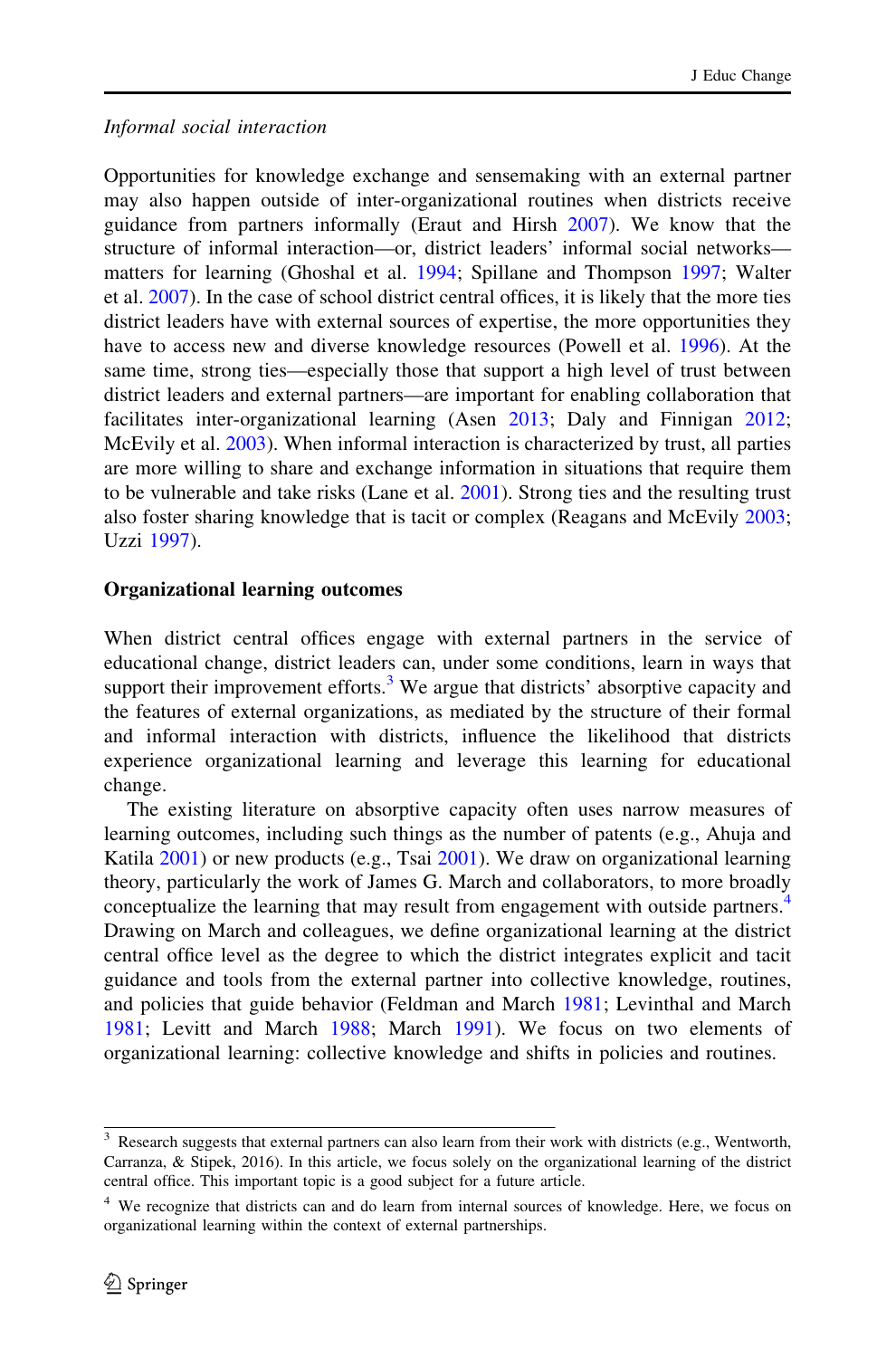#### Collective knowledge

District leaders' engagement with partners and with one another can influence the collective knowledge of district central office. For instance, ongoing engagement with external expertise or with colleagues can influence shared understandings about the nature of a problem or the solutions to be pursued (Coburn et al. [2008\)](#page-20-0). Indeed, Levitt and March [\(1988](#page-22-0)) argued that one of the most powerful consequences of engagement with new ideas and experiences is the ''transformation of the givens,'' or the ''redefinition of events, alternatives, and concepts'' (p. 324). Shifting understanding about the problems and solutions facing the district can be a key contributor to educational change. For example, Finnigan et al. [\(2012](#page-20-0)) documented how district central offices that largely depend upon existing ideas, practices, and understandings have limited organizational learning and stalled change efforts.

Shifts in shared understanding may be especially likely when district leaders engage with partners' guidance and tools through well-designed inter-organizational routines and/or generative informal interactions. For example, in their longitudinal study of district decision making, Coburn et al. ([2008\)](#page-20-0) described how ongoing engagement with an external consultant shifted district leaders' thinking around professional development for teachers. The consultant came to the district with expertise related to high quality professional development. He emphasized the importance of PD that was situated at the school site and in the day-to-day practices of teachers. In early interviews with district personnel about what they saw as high quality professional development, situated professional development did not emerge as an important factor. However, after a year of regular formal and informal engagement with the consultant, where he routinely shared research-based tools and resources, consensus grew among district leaders that it was problematic that professional development was not ongoing and situated at the school site. Here, the interactions with the consultant helped district leaders to reframe their understanding of high quality professional development in a new way, demonstrating new collective knowledge.

#### Policy and routines

Beyond new collective knowledge, engagement with external partners constitutes learning when it is incorporated into district policy and routines. We define policy broadly, including formal policies (e.g., a new policy on secondary course pathways) as well as rules, plans, and guidelines. In the case described above, the organizational learning went beyond new collective understandings about professional development (Coburn et al. [2008\)](#page-20-0); the district also changed its policy regarding teacher professional learning. Instead of a series of workshops throughout the year intended to provide follow up for intensive institutes in the summer, the district leadership reconfigured the calendar so that students had a late arrival four times during the year to allow for time during the school day for ongoing, situated professional development.

Organizational learning also occurs when tools or guidance from external partners are integrated into a district's designed or emergent routines. For example,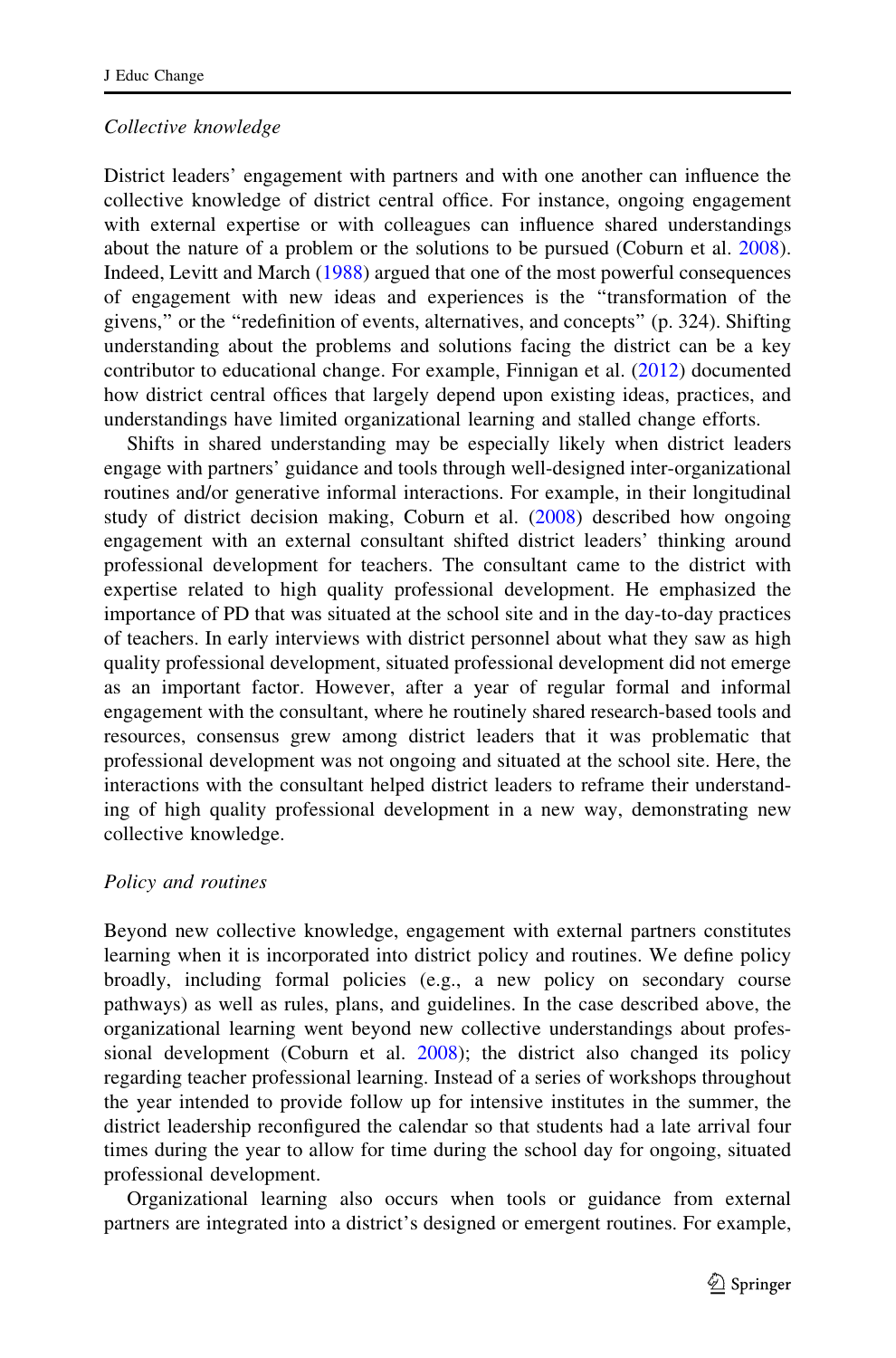Supovitz and colleagues discussed how Duvall County School District worked with the Consortium for Public Research in Education (CPRE) to develop the snapshot system to foster district-level data use (Supovitz [2006](#page-23-0); Supovitz and Weathers [2004\)](#page-23-0). In this designed routine, leaders articulated what different levels of implementation of its instructional initiatives looked like, embedded those ideas in rubrics and walk-through protocols, collected extensive data on implementation using those tools, and used those data to both spread best practices and make organizational adjustments. Since this routine became integrated into the ways that central office staff worked with the schools in an ongoing way, it constituted a form of organizational learning.

# Feedback loop for increased conditions for absorptive capacity

Finally, there may be some conditions under which engagement with external partners not only contributes to organizational learning but also contributes to the development of organizational conditions that foster central office absorptive capacity (indicated with the arrow from organizational learning back to absorptive capacity in Fig. [1](#page-5-0)). That is, there can be a feedback loop between organizational conditions for absorptive capacity, organizational learning, and new conditions for absorptive capacity (Cohen and Levinthal [1990;](#page-20-0) Van den Bosch et al. [1999\)](#page-24-0). For example, there is likely a positive relationship between new collective knowledge and the level of prior related knowledge in such a way that, all things being equal, the district's absorptive capacity increases. New district routines developed through work with a partner could bring individuals in different departments together for joint work, leading to the development of new patterns of informal ties or creating new structures for more regular and productive formal meetings. Resources to partner may increase if, through their work with external partners, district leaders create or amend policies to secure additional resources, or reallocate existing resources to support time and staffing to partner. Theoretically, a successful (or unsuccessful) partnership experience could contribute to a district leader's understanding of what it takes foster partnerships in ways that are more conducive to district learning, impacting how the leader thinks about future efforts to guide district learning through partnerships. It is entirely conceivable that, through such a partnership, the district leadership could increase their capacity to synthesize and apply new knowledge going forward.

However, not all organizational learning from engagement with partners will necessarily lead to increased absorptive capacity. A district could develop new collective knowledge, policies, or routines that do not create change in the organizational conditions for absorptive capacity. A district central office could adopt a new routine because of their work with a partner, but the new routine does little to reorganize the pathways for communication in the district central office. Or, engagement with external partners might lead to changes in policy but does little to foster district leaders' strategic knowledge leadership.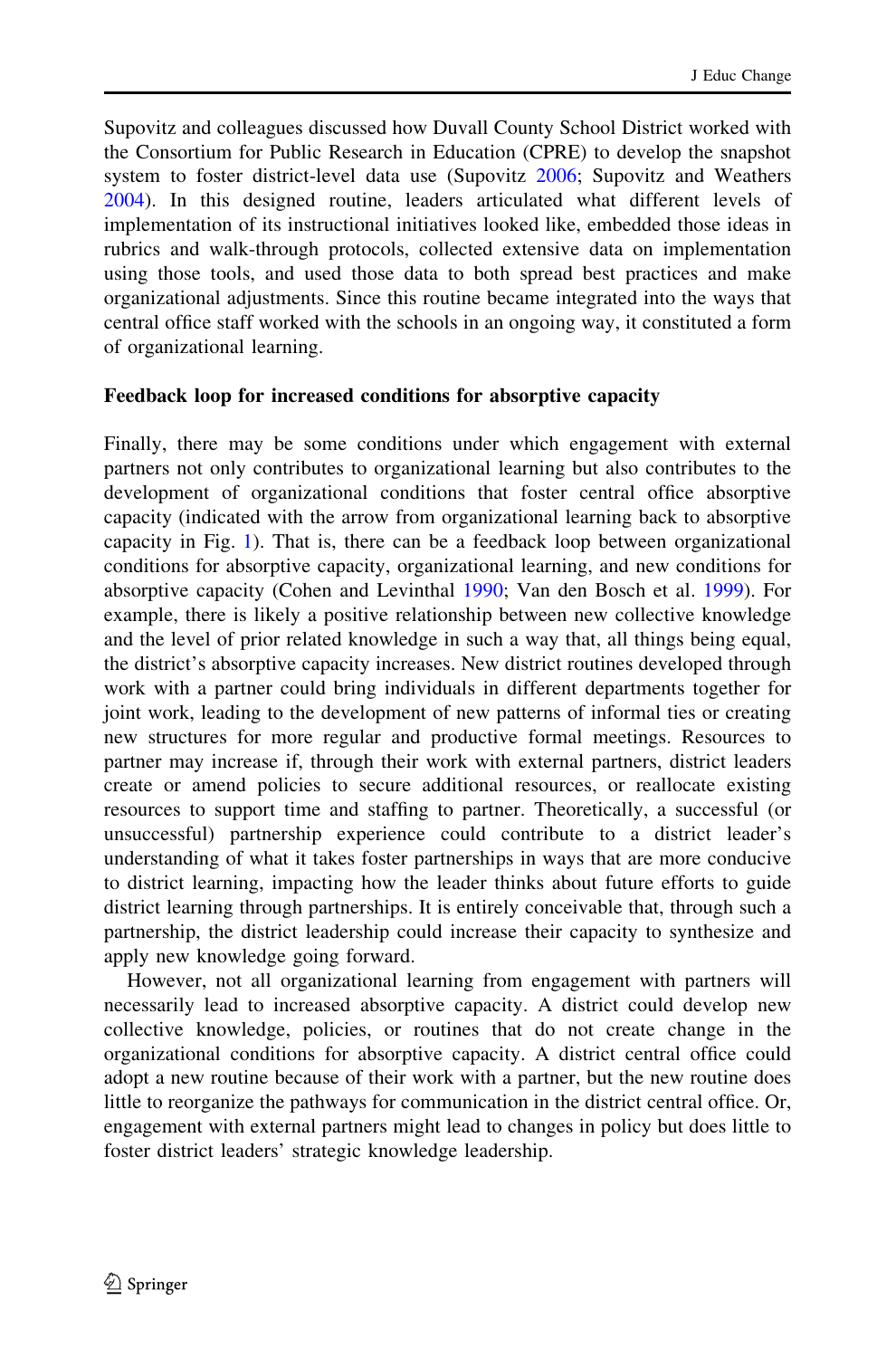# Discussion and implications

Internationally, school systems are confronting complex decisions on how to improve teaching and learning in schools. In the United States, school district central offices are charged with this responsibility, and they are increasingly reaching out to outside partners as they develop and implement change efforts in classrooms and schools. Yet relationships with external partners do not always lead to learning and change (Firestone and Fisler [2002](#page-20-0); Freedman and Salmon [2001](#page-20-0)). In the absence of such learning, district administrators are more likely to draw on existing ideas and practices, which may limit the likelihood of educational change (March [1991\)](#page-22-0). We have brought together research and theory on absorptive capacity with research on educational change to create a conceptual framework that identifies the key dimensions that may shape the likelihood that a district's work with an external partner actually fosters organizational learning. More specifically, we attend to districts' internal capacity to learn from external partners, the qualities of those partners, and how the nature of their engagement with one another influences organizational learning. Ultimately, we suggest that the degree to which a relationship between a district central office and external partner is likely to lead to organizational learning goals depends upon the central office's pre-existing organizational conditions for absorptive capacity, features of the external partner, and the nature of the interactions between district central office and external partner.

The framework contributes to theory on district capacity and organizational change in at least three ways. First, it provides a more theoretically-driven way to conceptualize district capacity. Many researchers talk about the importance of district capacity for learning, but few provide robust theorizations of the concept. Without a shared understanding of the idea, we are left with a hodgepodge of definitions and sets of measures, resulting in a research base that is fragmented. By drawing on and elaborating the concept of absorptive capacity, this framework brings a more robust conceptualization of what district capacity to learn from external partners entails—one that provides guidance for assessing existing capacity and taking steps to improve it.

Second, the framework extends theories of absorptive capacity. Despite its prominence in organizational literature, absorptive capacity as a concept has not been widely explored in the non-profit or public sector. Consequently, the theory has been developed and tested under a narrow set of conditions that limit our understanding of the concept. For instance, business literature often conceptualizes the outcome of absorptive capacity as increased levels of innovation as measured via patent production. Here, we have offered a broader set of learning outcomes and illustrate how they can be operationalized in education. These concepts are not only more appropriate for the public school setting, they offer an alternative to proxy measures of organizational learning outcomes typically used in studies in noneducational contexts as well.

Third, few scholars of absorptive capacity attend to the relationship to external sources of knowledge at all (Jansen et al. [2005;](#page-22-0) Volberda et al. [2010](#page-24-0)). Those studies that do consider the external source tend to treat all sources of expertise as equal,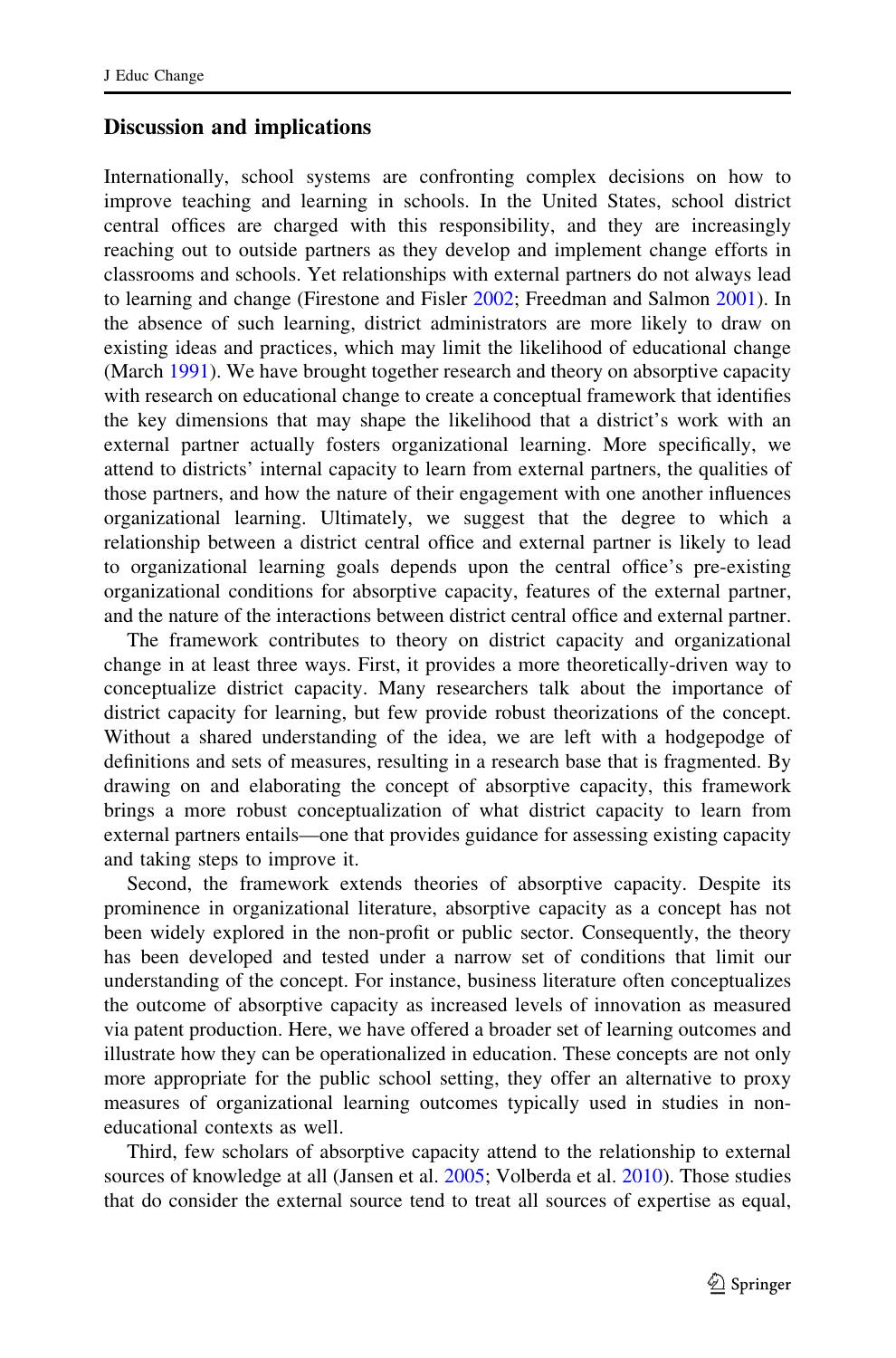failing to investigate how the nature of interaction between districts and external partners might matter for districts' ability to learn from and with their partner. Consequently, there is limited insight into how the qualities of external partners, and the interactions between an organization and its partner, matter for an organization's ability to draw on and use external knowledge in productive ways. Our conceptual framework opens up this black box, providing guidance for investigating the nature of external partner–school district relationships by clarifying the dimensions of external organizations and their interactions with school districts that are likely to promote organizational learning and change.

The framework also has at least three implications for practice. First, in any midsized to large district, no single partner could possibly meet all of the district's needs. At the same time, having multiple partners can make it difficult for the district central office to benefit from the new knowledge and expertise the external organizations bring to the district (Hatch [2001](#page-21-0)). The conceptual framework can help district leaders think strategically about when and under what conditions work with an external partner is likely to be productive, given their existing capacity.

Second, by identifying specific organizational conditions in school districts that promote absorptive capacity, this framework highlights key points of leverage for practitioners and policy makers who seek to increase districts' ability to engage with external guidance in productive ways. For instance, it may cue district leaders to consider improving formal or informal communication pathways between departments that are implicated in work with an external partner before the partnership begins. A partner brought on board to support middle school mathematics may be more successful if there are well-developed communication structures between the mathematics department and the leadership department responsible for supervising middle schools. Similarly, a district leader may be prompted to think about what resources (i.e., staffing) they may need to dedicate to shepherding partnership efforts.

Finally, this framework may be useful for external partners as they consider possible relationships with school districts. Some districts may be better positioned to work productively with, and learn from, the external partner. The framework could provide an external partner insight into a district's readiness to partner. A district's absorptive capacity could shift with leadership or staffing turnover where existing expertise or strategic knowledge leadership is lost or gained. District reorganization may interrupt existing communication channels both within the district and between the district and external provider while budget cuts can threaten the resources available for partnering and make learning less likely. Assessing the conditions in the district that are likely to support or undermine its absorptive capacity may be a useful task for a partner when deciding whether to work with a new district. Further, the framework, with its attention to specific features of external organizations and inter-organizational routines, provides valuable insights to external organizations seeking to design new ways of working with district central offices. Knowing that the design of routines can create very different conditions for learning, external partners could think critically about how their routines shape what district central administrators take away from their engagements with partners.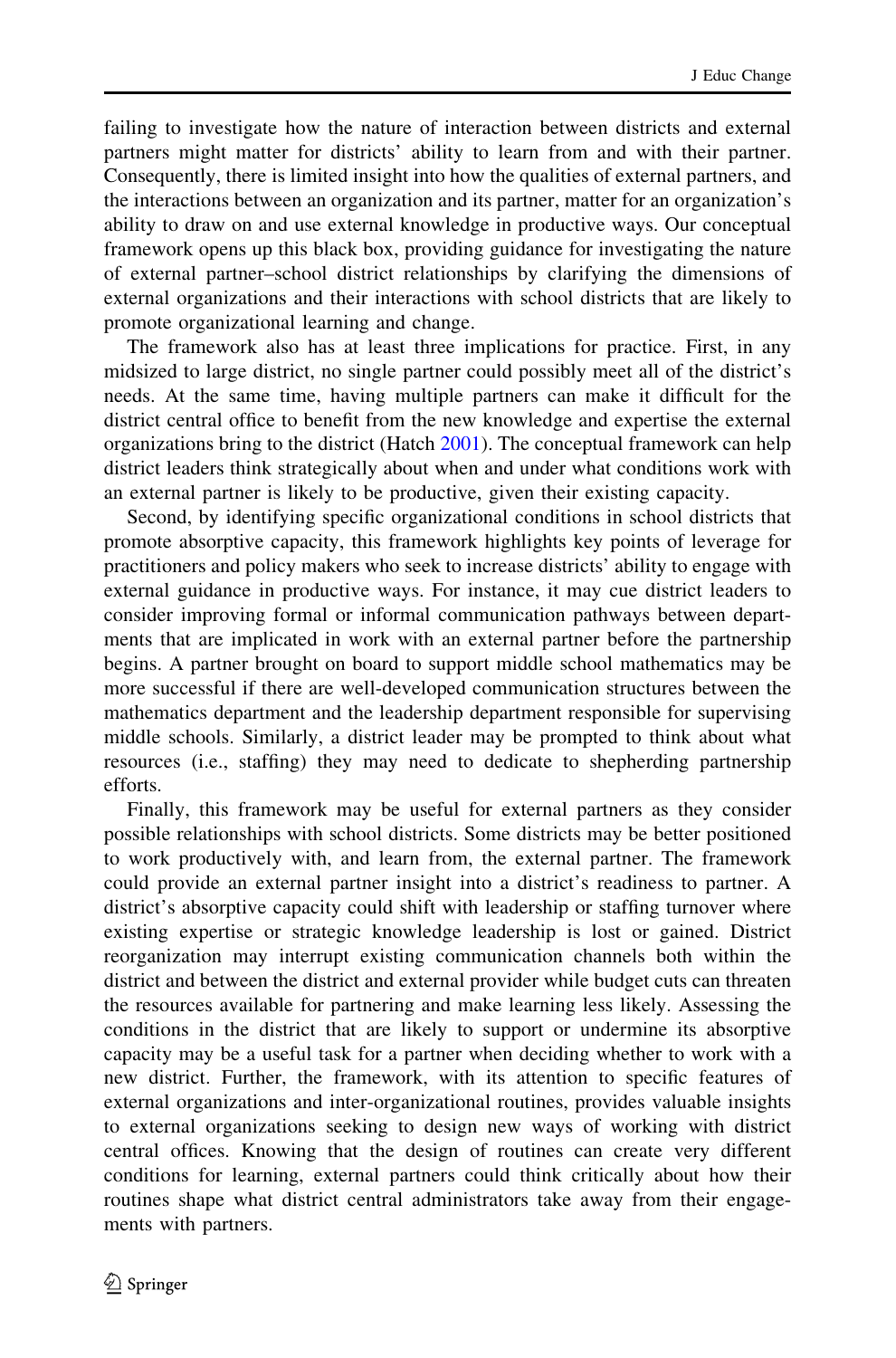Our framework can also provide important direction for future studies of the relationship between districts and their external partners. The framework identifies key dimensions that likely matter for districts' ability to learn from external partners and suggests some broad relationships between them. As such, it highlights a number of avenues for future empirical research. Future studies could investigate the relationships between different elements of the framework in greater detail. For example, do districts with few organizational supports for absorptive capacity benefit from external partners with different qualities than those that have ample prior knowledge, communication pathways, strategic knowledge leadership, and resources? Similarly, are there certain kinds of interactions that are more conducive to learning in districts with different organizational conditions for absorptive capacity, given the involvement of external partners with certain qualities? Are some kinds of interaction routines more beneficial when the knowledge an external partner offers is tacit rather than codified? Is knowledge incorporated into tools more likely to influence district policy than other forms of knowledge resources? Future research could use strategic sampling to systematically investigate these sets of relationships.

Researchers could also investigate whether some dimensions of the framework are more important than others. For example, are some organizational conditions that foster absorptive capacity ''leading,'' that is, necessary for learning to occur? Honig and colleagues (2014), for instance, suggested that prior expertise is key, whereas Cohen and Levinthal ([1990\)](#page-20-0) pointed to the combination of prior knowledge and communication pathways as necessary. Future studies could address this question in the context of school districts. Similarly, it could be that regular interaction with well-designed routines is the dimension that is not only necessary but sufficient for learning to occur. Could it be that without well-designed interaction spaces that include supportive routines and times for informal interaction, learning outcomes are simply not likely to occur? Applying and testing the relationship between different dimensions of the conceptual framework empirically can provide clarity to these questions.

Finally, the framework could scaffold the development of further conceptual work in different settings. For example, it is likely the case that external partners learn from engagement with school districts. What are the internal conditions in external partners that enable them to better learn from their work with district leaders? How does the nature of informal networks and inter-organizational tools and routines matter for external partners' learning? Does learning for external partners depend upon how they monitor how their partnership impacts district learning and use that information to improve their services? It may also be possible to adapt this framework to study the relationship between district central offices and schools. In some respects, professional development providers housed in the central office are external sources of knowledge for schools they seek to support.<sup>5</sup> Future research could investigate the ways in which this framework helps explain schools' ability to learn from external providers, including providers in the district central

<sup>5</sup> We thank James Ryan, executive director of STEM in San Francisco Unified School District, for suggesting this use for our framework.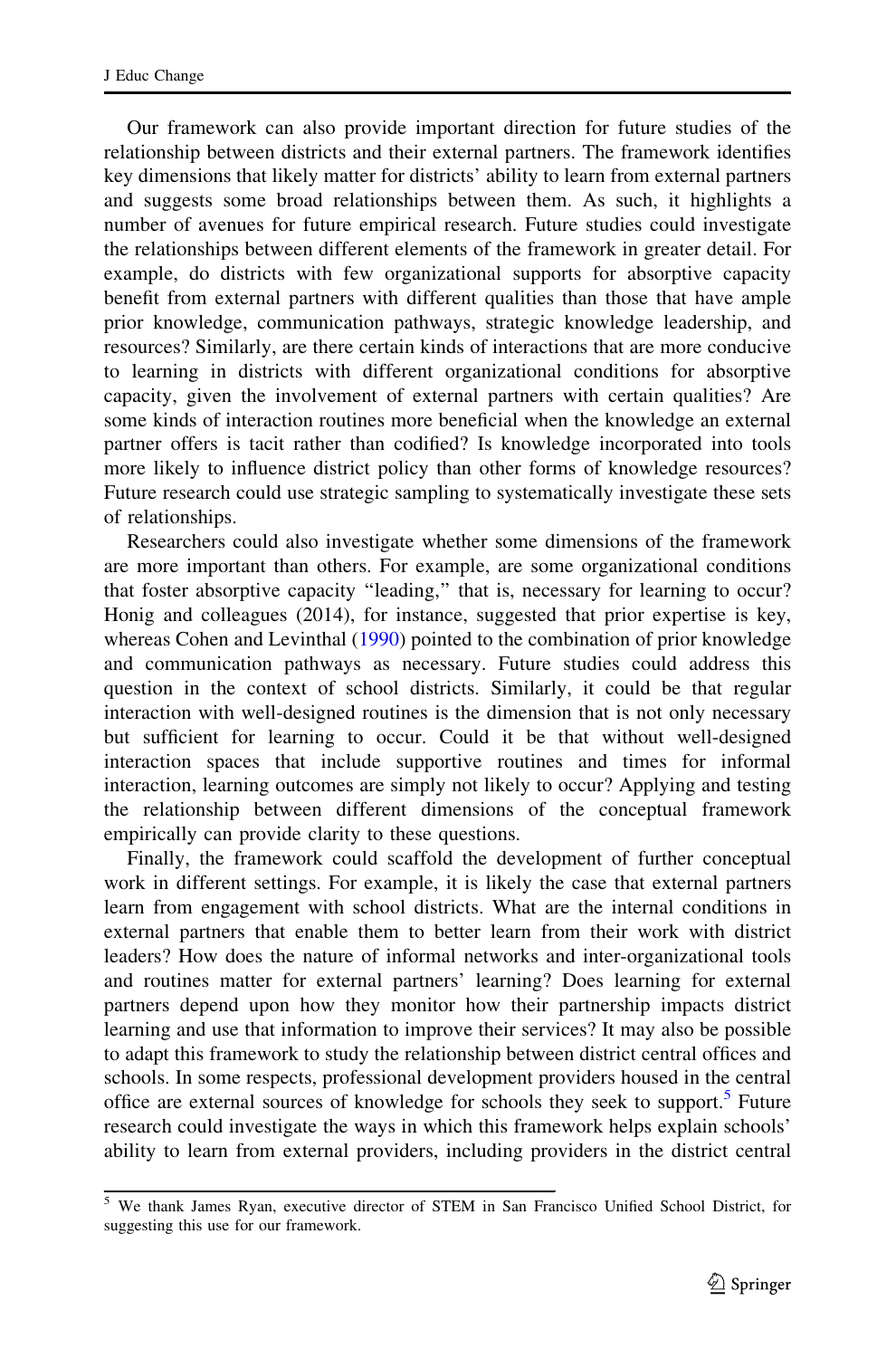<span id="page-19-0"></span>office. For example, are there additional dimensions that matter when the external providers have some degree of authority over the learners?

The conceptual framework lays out research-based propositions about when and under what conditions work with external organizations might be productive for school districts. Applying and testing this conceptual framework empirically can provide clarity to these and other questions and lead to a more robust understanding of organizational learning and educational change.

Acknowledgments The authors wish to thank William Penuel, Anna-Ruth Allen, Paul Cobb, and colleagues at University of California, Berkeley, University of Colorado, Boulder, and Northwestern University for their very helpful feedback. Support for this manuscript was provided by the William T. Grant Foundation, Grant #180922.

## References

- Ahuja, G., & Katila, R. (2001). Technological acquisitions and the innovation performance of acquiring firms: A longitudinal study. Strategic Management Journal, 22, 197–220.
- Asen, R. (2013). Deliberation and trust. Argumentation and Advocacy, 50, 2–17.
- Bickel, W. E., & Hattrup, R. A. (1995). Teachers and researchers in collaboration: Reflections on the process. American Educational Research Journal, 32(1), 35–62.
- Borman, G., Slavin, R. E., Cheung, A., Chamberlain, A., Madden, N. A., & Chambers, B. (2005). The national randomized field trial of Success for All: Second-year outcomes. American Educational Research Journal, 42(4), 673–696.
- Bray, L. E., & Russell, J. L. (2016). Going off script: Structure and agency in individualized education program meeting. American Journal of Education, 122(3), 367–398.
- Brookhart, S. M., & Loadman, W. E. (1992). School-university collaboration and perceived professional rewards. Journal of Research in Education, 2(1), 68–76.
- Brown, J. S., & Duguid, P. (1998). Organizing knowledge. California Management Review, 40(3), 90–111.
- Bryk, A. S., Gomez, L. M., Grunow, A., & LeMahieu, P. G. (2015). Learning to improve: How America's schools can get better at getting better. Cambridge, MA: Harvard Education Press.
- Bulkley, K. E., & Burch, P. (2011). The changing nature of private engagement in public education: Forprofit and nonprofit organizations and educational reform. Peabody Journal of Education, 86(3), 236–251.
- Burch, P. E. (2002). Constraints and opportunities in changing policy environments: Intermediary organizations' response to complex district context. In A. M. Hightower, M. S. Knapp, J. A. Marsh, & M. W. McLaughlin (Eds.), School districts and instructional renewal (pp. 111–126). New York: Teachers College Press.
- Burch, P. E. (2009). Hidden markets. New York, NY: Routledge, Taylor & Francis.
- Burch, P. E., & Spillane, J. P. (2004). Leading from the middle: Mid-level district staff and instructional improvement. Chicago: Cross City Campaign for Urban School Reform.
- Burch, P. E., & Spillane, J. P. (2005). How subjects matter in district office practice: Instructionally relevant policy in urban school district redesign. Journal of Educational Change, 6, 51–76.
- Burt, R. S. (2001). Attachment, decay, and social network. Journal of Organizational Behavior, 22, 619–643.
- Chrispeels, J. (2004). Learning to lead together: The promise and challenge of sharing leadership. Thousand Oaks, CA: Sage Publication.
- Cobb, P. A., Jackson, K., Smith, T., Sorum, M., & Henrick, E. (2013). Design research with educational systems: Investigating and supporting improvements in the quality of mathematics teaching and learning at scale. In W. R. Penuel, B. J. Fishman, A. R. Allen, & B. H. Cheng (Eds.), Design-based implementation research: Theories, methods, and exemplars (Vol. 112, pp. 320–349). New York, NY: National Society of the Study of Education Yearbook.
- Coburn, C. E., & Penuel, W. R. (2016). Research-practice partnerships in education: Outcomes, dynamics, and open questions. Educational Researcher, 45(1), 48–54.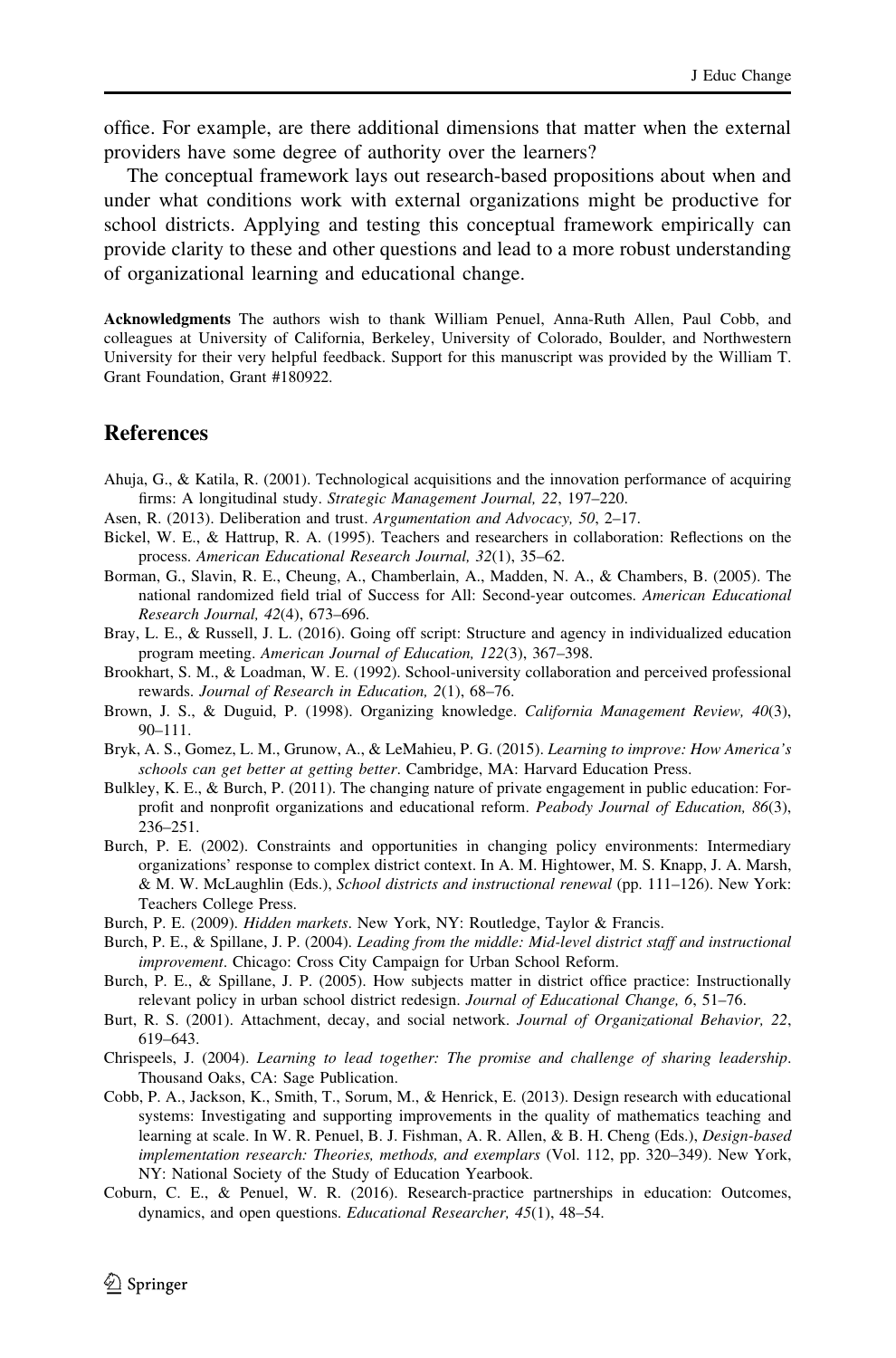- <span id="page-20-0"></span>Coburn, C. E., & Turner, E. O. (2012). The practice of data use: An introduction. American Journal of Education, 118(2), 99–111.
- Coburn, C. E., Bae, S., & Turner, E. O. (2008). Authority, status, and the dynamics of insider-outsider partnerships at the district level. Peabody Journal of Education, 83(3), 364–399.
- Coburn, C. E., Honig, M. I., & Stein, M. K. (2009). What is the evidence on districts' use of evidence? In J. D. Bransford, D. J. Stipek, N. J. Vye, L. M. Gomez, & D. Lam (Eds.), The role of research in educational improvement (pp. 67–86). Cambridge: Harvard Education Press.
- Coburn, C. E., Russell, J. L., Kaufman, J. H., & Stein, M. K. (2012). Supporting sustainability: Teachers' advice networks and ambitious instructional reform. American Journal of Education, 119(1), 137–182.
- Cohen, M. D. (1994). Organizational routines are stored in procedural memory: Evidence from a laboratory study. *Organization Science*, 5(4), 554–568.
- Cohen, W. M., & Levinthal, D. A. (1989). Innovation and learning: The two faces of R&D. The Economic Journal, 99(1), 569–596.
- Cohen, W. M., & Levinthal, D. A. (1990). Absorptive capacity: A new perspective on learning and innovation. Administrative Science Quarterly, 35(1), 128–152.
- Corcoran, T. B., Fuhrman, S. H., & Belcher, C. L. (2001). The district role in instructional improvement. Phi Delta Kappan, 83(1), 78–84.
- Corcoran, T., & Lawrence, N. (2003). Changing district culture and capacity: The impact of the Merck Institute for Science Education Partnership. Philadelphia, PA: Consortium for Policy Research in Education, University of Pennsylvania.
- Daly, A. J., & Finnigan, K. S. (2010). A bridge between worlds: Understanding network structure to understand change strategy. Journal of Educational Change, 11, 111–138.
- Daly, A. J., & Finnigan, K. S. (2012). Exploring the space between: Social networks, trust, and urban school district leaders. Journal of School Leadership, 22(3), 493–530.
- Datnow, A., & Honig, M. I. (2008). Introduction to the special issue, Scaling up teaching and learning improvement in urban districts: The promises and pitfalls of external assistance providers. Peabody Journal of Education, 83(3), 323–327.
- Desimone, L. (2000). Making comprehensive school reform work. New York: ERIC Clearinghouse on Urban Education.
- Donovan, M. S., & Pellegrino, J. W. (2003). Learning and instruction: A SERP research agenda. Washington, DC: National Research Council.
- Donovan, M. S., Snow, C. E., & Daro, P. (2013). The SERP approach to problem-solving research, development, and implementation. In B. Fishman, W. R. Penuel, A.-R. Allen, & B. Cheng (Eds.), Design-based implementation research: Theories, methods, and exemplars (Vol. 112, pp. 400–425). New York, NY: National Society of the Study of Education Yearbook.
- Donovan, M. S., Wigdor, A. K., & Snow, C. E. (2003). Strategic education research partnership. Washington, DC: National Research Council.
- Dyer, J. H., & Singh, H. (1998). The relational view: Cooperative strategy and sources of interorganizational competitive advantage. Academy of Management Review, 23(4), 660–679.
- Earl, L. M., & Cousins, J. B. (1995). Participatory evaluation in education: Studies of evaluation use and organizational learning. London: Taylor & Francis.
- Eraut, M., & Hirsh, W. (2007). The significance of workplace learning for individuals, groups, and organizations. SKOPE monograph 9. Oxford: SKOPE Research Centre.
- Feldman, M. S., & March, J. G. (1981). Information in organizations as signal and symbol. Administrative Science Quarterly, 26(2), 171–186.
- Feldman, M. S., & Pentland, B. T. (2003). Reconceptualizing organizational routines as a source of flexibility and change. Administrative Science Quarterly, 48, 94–118.
- Finnigan, K. S., Daly, A. J., & Stewart, T. J. (2012). Organizational learning in schools under sanction. Education Research International, 2012, 1–10.
- Firestone, W. A. (1989). Using reform: Conceptualizing district initiative. Educational Evaluation Policy and Analysis, 11(2), 151–164.
- Firestone, W. A., & Fisler, J. L. (2002). Politics, community, and leadership in a school-university partnership. Educational Administration Quarterly, 38(4), 449-493.
- Freedman, R., & Salmon, D. (2001). The dialectic nature of research collaborations: The relational literacy curriculum. In T. Ravid & M. G. Handler (Eds.), The many faces of school-university collaboration: Characteristics of successful partnerships. Englewood, CO: Teachers Ideas Press.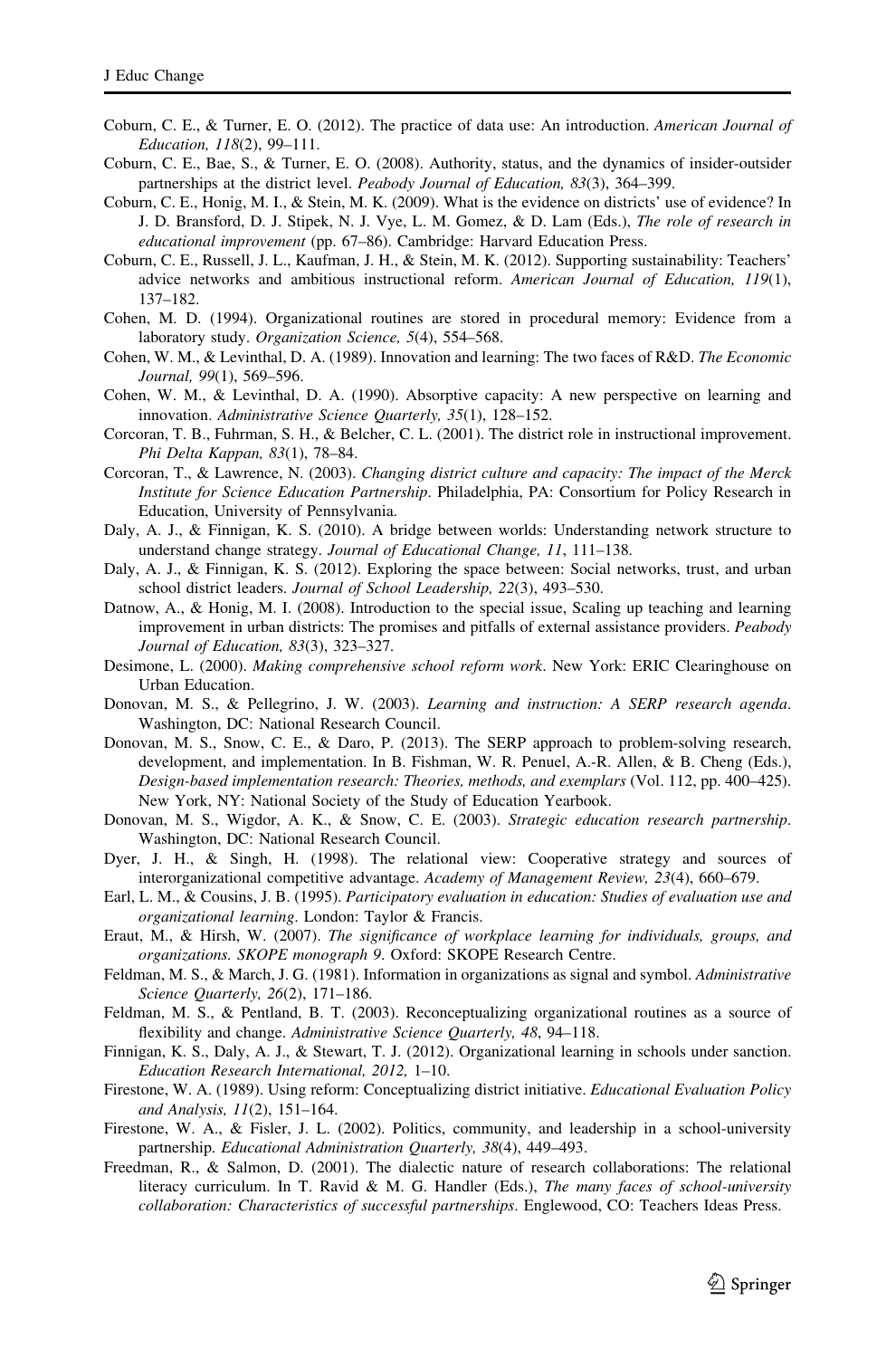- <span id="page-21-0"></span>Fullan, M. (1980). The role of human agents internal to school districts in knowledge utilization. Ontario: The Ontario Institute for Studies in Education.
- Fullan, M. (2006). The future of educational change: System thinkers in action. Journal of Educational Change, 7, 113–122.
- Fullan, M., Bertani, A., & Quinn, J. (2004). Leading in tough times: New lessons for districtwide reform. Educational Leadership, 61(7), 42–46.
- Ghoshal, S., Korine, H., & Szulanski, G. (1994). Interunit communication in multinational corporation. Management Science, 40(1), 96–110.
- Gifford, B. R. (1986). The evolution of the school-university partnership for educational renewal. Education and Urban Society, 19(1), 77–106.
- Gupta, A. K., & Govindarajan, V. (2000). Knowledge flows within the multi-national corporation. Strategic Management Journal, 21, 473–496.
- Hannaway, J. (1989). Managers managing: The workings of an administrative system. New York: Oxford University Press.
- Hannaway, J. (1993). Political pressure and decentralization in institutional organizations: The case of school districts. Sociology of Education, 66(3), 147–163.
- Hansen, M. T. (1999). The search-transfer problem: The role of weak ties in sharing knowledge across organization subunits. Administrative Science Quarterly, 44(1), 82–111.
- Hargadon, A. (2003). Organizations in action: Social science bases of administrative theory. Administrative Science Quarterly, 48, 498–501.
- Hassel, B., & Steiner, L. (2012). Guide to working with external partners: Partnerships to improve teaching and learning. Washington, DC: American Institutes of Research.
- Hatch, T. (2001). Incoherence in the system: Three perspectives on the implementation of multiple initiatives in one district. American Journal of Education, 109(4), 407–437.
- Hightower, A. M., Knapp, M. S., Marsh, J. A., & McLaughlin, M. W. (Eds.). (2003). School districts and instructional renewal. New York: Teachers College.
- Honig, M. I. (2003). Building policy from practice: District central office administrators' roles and capacity for implementing collaborative education policy. Educational Administration Quarterly, 39(3), 292–338.
- Honig, M. I. (2004a). District central office-community partnerships: From contracts to collaboration to control. In W. K. Hoy & C. G. Miskel (Eds.), Educational administration, policy, and reform: Research and measurement (pp. 59–90). Greenwich, CT: Information Age Publishing.
- Honig, M. I. (2004b). The new middle management: Intermediary organizations in education policy implementation. Educational Evaluation and Policy Analysis, 26(1), 65–87.
- Honig, M. I. (2008). District central offices as learning organizations: How sociocultural and organizational learning theories elaborate district central office administrators' participation in teaching and learning improvement efforts. American Journal of Education, 114(4), 627–664.
- Honig, M. I. (2009). "External" organizations and the politics of urban educational leadership: The case of new small autonomous school initiatives. Peabody Journal of Education, 84(3), 394–413.
- Honig, M. I., Copland, M. A., Rainey, L., Lorton, J. A., & Newton, M. (2010). Central office transformation for district-wide learning improvement. Seattle, Washington: Center for the Study of Teaching and Policy, University of Washington.
- Honig, M. I., & Ikemoto, G. S. (2008). Adaptive assistance for learning improvement efforts: The case of the Institute for Learning. Peabody Journal of Education, 83(3), 328–363.
- Honig, M. I., Venkateswaran, N., McNeil, P., & Myers-Twitchell, J. (2014). Leaders' use of research for fundamental change in school district central offices: Processes and challenges. In K. S. Finnigan & A. J. Daly (Eds.), Using research evidence in education: From the schoolhouse door to Capitol Hill. New York: Springer.
- Horn, I., Kane, B. D., & Wilson, J. (2015). Making sense of student performance data: Data use logics and mathematics teachers' learning opportunities. American Educational Research Journal, 52(2), 208–242.
- Hubbard, L. (2010). Research to practice: The case of Boston Public Schools, Education Matters and the Boston Plan for Excellence. In C. E. Coburn & M. K. Stein (Eds.), Research and practice in education: Building alliances, bridging the divide (pp. 55-72). Lanham, MD: Rowman & Littlefield.
- Ikemoto, G. S., & Honig, M. I. (2010). Tools to deepen practitioners' engagement with research: The case of the Institute for Learning. In C. E. Coburn & M. K. Stein (Eds.), Research and practice in education: Building alliances, bridging the divide (pp. 93–108). Lanham, MD: Rowman & Littlefield.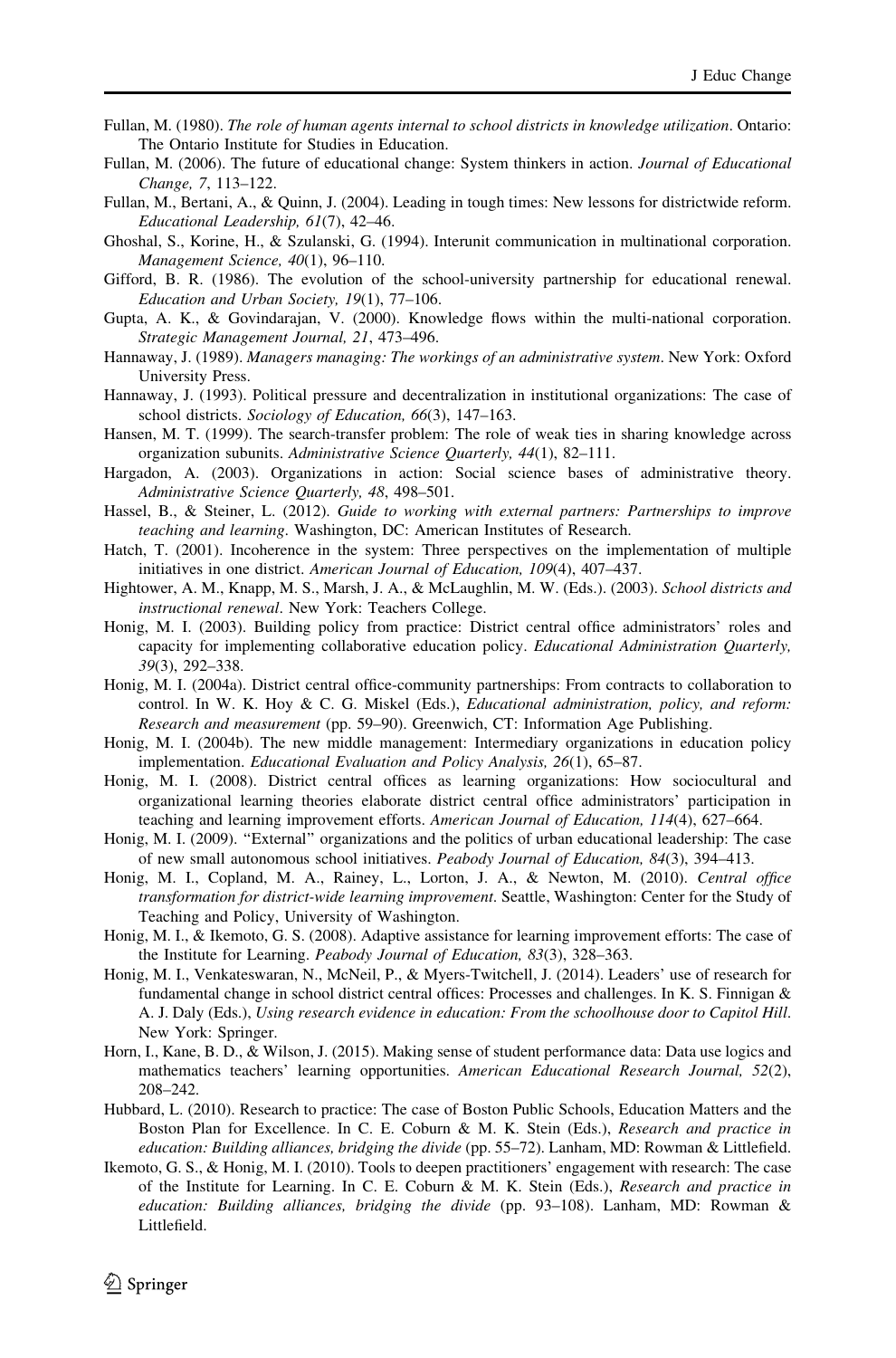- <span id="page-22-0"></span>Jansen, J. J. P., Van Den Bosch, F. A. J., & Volberda, H. W. (2005). Managing potential and realized capacity: How do organizational antecedents matter? Academy of Management Journal, 48(6), 999–1015.
- Keating, P. J., & Clark, R. W. (1988). Accent on leadership: The Puget Sound Educational Consortium. In K. A. Sirotnik & J. I. Goodlad (Eds.), School-university partnerships in action: Concepts, cases and concerns (pp. 148–166). New York: Teachers College Press.
- Kerr, K. A., Marsh, J. A., Ikemoto, G. S., Darilek, H., & Barney, H. (2006). Strategies to promote data use for instructional improvement: Actions, outcomes, and lessons from three urban districts. American Journal of Education, 112(4), 496–520.
- Kronley, R. A., & Handley, C. (2003). Reforming relationships: School districts, external organizations, and systemic change. Providence, RI: Annenberg Institute for School Reform, Brown University.
- Lane, P. J., Koka, B. R., & Pathak, S. (2006). The reification of absorptive capacity: A critical review and rejuvenation of the construct. Academy of Management Review, 31(4), 833–863.
- Lane, P. J., & Lubatkin, M. (1998). Relative absorptive capacity and interorganizational learning. Strategic Management Journal, 19(1), 461–477.
- Lane, P. J., Salk, J. E., & Lyles, M. A. (2001). Absorptive capacity, learning, and performance in international joint ventures. Strategic Management Journal, 22, 1139–1161.
- Le Floch, K. C., Boyle, A., & Therriault, S. B. (2008). State systems of support under NCLB: Design components and quality considerations. Washington, DC: American Institutes for Research.
- Leithwood, K., Mascall, B., Strauss, T., Sacks, R., Memon, N., & Yashkina, A. (2007). Distributing leadership to make schools smarter: Taking the ego out of the system. Leadership and Policy in Schhols, 6(1), 37–67.
- Levinthal, D. A., & March, J. G. (1981). A model of adaptive organizational search. Journal of Economic Behavior & Organization, 2, 307–333.
- Levitt, B., & March, J. G. (1988). Organizational learning. Annual Review of Sociology, 14, 319–340.
- Little, J. W. (2012). Understanding data use practices among teachers: The contribution of micro-process studies. American Journal of Education, 118(2), 143–166.
- López-Turley, R. N., & Stevens, C. (2015). Lessons from a school district-university research partnership: The Houston Education Research Consortium. *Educational Evaluation and Policy Analysis*, 37, 6S-15S.
- March, J. G. (1991). Exploration and exploitation in organizational learning. Organization Science, 2(1), 71–87.
- Marsh, J. A., Kerr, K. A., Ikemoto, G. S., Darilek, H., Suttorp, M., Zimmer, R. W., et al. (2005). The role of districts in fostering instructional improvement: Lessons from three urban districs partnered with the Institute for Learning. Washington, DC: RAND Corporation.
- Massell, D., & Goertz, M. E. (2002). District strategies for building instructional capacity. In A. M. Hightower, M. S. Knapp, J. A. Marsh, & M. W. McLaughlin (Eds.), School districts and instructional renewal (pp. 43–60). New York: Teachers College Press.
- McEvily, B., Peronne, V., & Zaheer, S. (2003). Trust as an organizing principle. Organization Science, 14, 91–103.
- McLaughlin, M. W., & Talbert, J. E. (2003). Reforming districts: How districts support school reform. Seattle, WA: Center for the Study of Teaching and Policy, University of Washington.
- McMillen, J. C., Lenze, S. L., Hawley, K. M., & Osborne, V. A. (2009). Revisiting practice-based research networks as a platform for mental health services research. Administration and Policy in Mental Health and Mental Health Services Research, 36, 308–321.
- Meyer, J. W., Scott, W. R., & Strang, D. (1987). Centralization, fragmentation, and school district complexity. Administrative Science Quarterly, 32(2), 186–201.
- Nahapiet, J., & Ghoshal, S. (1998). Social capital, intellectual capital and the organizational advantage. Academy of Management Review, 23(2), 242–266.
- Nonaka, I. (1994). A dynamic theory of organizational knowledge creation. Organization Science, 5(1), 14–37.
- Norman, D. A. (1988). The psychology of everyday things. New York, NY: Basic Books.
- Nutley, S., Walter, I., & Davies, H. T. O. (2003). From knowing to doing: A framework for understanding the evidence-into-practice agenda. Evaluation, 9(2), 125–148.
- Palinkas, L. A., Aarons, G. A., Chorpita, B. F., Hoagwood, K., Landsverk, J., & Weisz, J. R. (2009). Cultural exchange and the implementation of evidence-based practices: Two case studies. Research on Social Work Practice, 19(5), 602–612.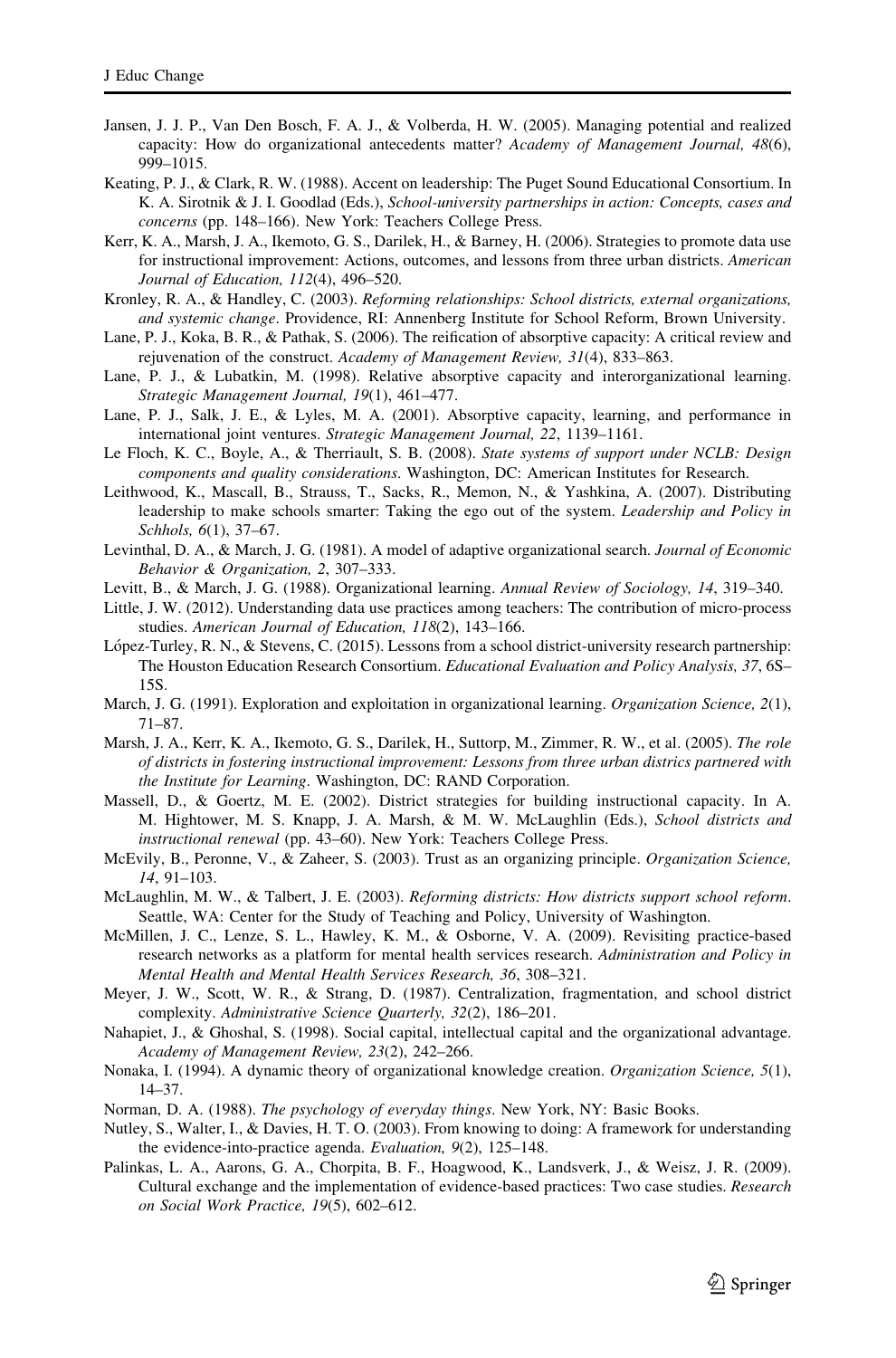- <span id="page-23-0"></span>Pea, R. D. (1993). Practices of distributed intelligence and designs for education. In G. Solomon (Ed.), Distributed cognitions: Psychological and educational considerations (pp. 47–87). New York, NY: Cambridge University Press.
- Pentland, B. T., & Rueter, H. H. (1994). Organizational routines as grammars of action. Administrative Science Quarterly, 39(3), 484–510.
- Polanyi, M. (1966). The tacit dimension. London: Routledge.
- Powell, W. W., & Grodal, S. (2006). Networks of innovators. In J. Fagerberg, D. C. Mowery, & R. R. Nelson (Eds.), The Oxford handbook of innovation. Oxford: Oxford University Press.
- Powell, W. W., Koput, K. W., & Smith-Doerr, L. (1996). Interorganizational collaboration and the locus of innovation: Networks of learning in biotechnology. Administrative Science Quarterly, 41(1), 116–145.
- Reagans, R., & McEvily, B. (2003). Network structure and knowledge transfer: The effects of cohesion and range. Administrative Science Quarterly, 48(2), 240–267.
- Rentner, D. S. (2013). Year 3 of implementing the Common Core State Standards: An overview of states' progress and challenges. Washington, DC: Center on Education Policy, George Washington University.
- Rorrer, A. K., Skrla, L., & Scheurich, J. J. (2008). Districts as institutional actors in educational reform. Educational Administration Quarterly, 44(3), 307–358.
- Rosenkopf, L., & Almeida, P. (2003). Overcoming local search through alliances and mobility. Management Science, 49, 751–766.
- Rosenquist, B. A., Hendrick, E. C., & Smith, T. (2015). Research-practice partnerships to support the development of high quality mathematics for all students. Journal of Education for Students Placed at Risk, 20, 42–57.
- Rowan, B. (2002). The ecology of school improvement: Notes on the school improvement industry in the United States. Journal of Educational Change, 3(3–4), 283–314.
- Russell, J. L., Knutson, K., & Crowley, K. (2013). Informal learning organizations as part of an educational ecology: Lessons from collaboration across the formal-informal divide. Journal of Educational Change, 14, 259–281.
- Schlecty, P. C., & Whitford, B. L. (1988). Shared problems and shared vision: Organic collaboration. In K. A. Sirotnik & J. I. Goodlad (Eds.), School-university partnerships in action: Concepts, cases and concerns. New York: Teachers College Press.
- Shenkar, O., & Li, J. (1999). Knowledge search in international cooperative ventures. *Organization* Science, 10(2), 448-469.
- Sherer, J. Z., & Spillane, J. P. (2011). Constancy and change in work practice in schools: The role of organizational routines. Teachers College Record, 113(3), 611–657.
- Smith, J., & Wohlstetter, P. (2006). Understanding the different faces of partnering: A typology of publicprivate partnerships. School Leadership & Management, 26(3), 249–268.
- Spillane, J. P. (1996). School districts matter: Local educational authorities and state instructional policy. Educational Policy, 10(1), 63–87.
- Spillane, J. P. (1998). State policy and the non-monolithic nature of the local school district: Organizational and professional considerations. American Educational Research Journal, 35(1), 33–63.
- Spillane, J. P., & Thompson, C. L. (1997). Reconstructing conceptions of local capacity: The local education agency's capacity for ambitious instructional reform. Educational Evaluation and Policy Analysis, 19(2), 185–203.
- Stock, G. N., Greis, N. P., & Fischer, W. A. (2001). Absorptive capacity and new product development. Journal of High Technology Management Research, 12(1), 77–91.
- Stoll, L. (2009). Capacity building for school improvement or creating capacity for learning? A changing landscape. Journal of Educational Change, 10, 115–127.
- Supovitz, J. A. (2006). The case for district-based reform: Learning, building, and sustaining school improvement. Cambridge: Harvard Education Press.
- Supovitz, J. A. (2008). Melding internal and external support for school improvement: How the district role changes when working closely with external instructional support providers. Peabody Journal of Education, 83(3), 459–478.
- Supovitz, J. A., & Weathers, J. (2004). Dashboard lights: Monitoring implementation of district instructional reform strategies. Philadelphia, PA: Consortium for Policy Research in Education.
- Szulanski, G. (1996). Exploring internal stickiness: Impediments to the transfer of best practice within the firm. Strategic Management Journal, 17(Winter), 27–43.